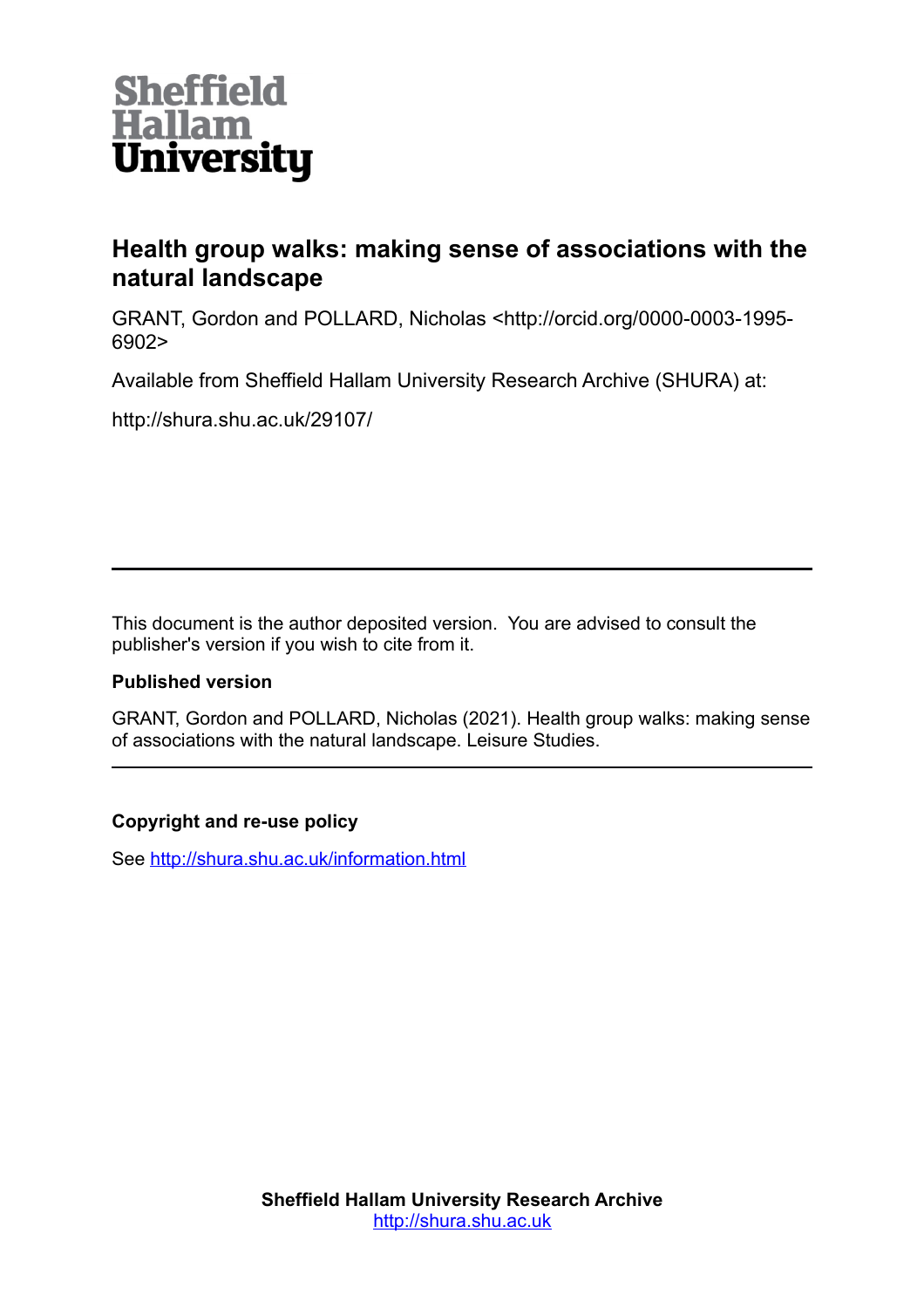

**Leisure Studies**



**ISSN: (Print) (Online) Journal homepage:<https://www.tandfonline.com/loi/rlst20>**

# **Health group walks: making sense of associations with the natural landscape**

**Gordon Grant & Nick Pollard**

**To cite this article:** Gordon Grant & Nick Pollard (2021): Health group walks: making sense of associations with the natural landscape, Leisure Studies, DOI: [10.1080/02614367.2021.1971284](https://www.tandfonline.com/action/showCitFormats?doi=10.1080/02614367.2021.1971284)

**To link to this article:** <https://doi.org/10.1080/02614367.2021.1971284>

© 2021 The Author(s). Published by Informa UK Limited, trading as Taylor & Francis Group.



Published online: 19 Sep 2021.

 $\overrightarrow{S}$  [Submit your article to this journal](https://www.tandfonline.com/action/authorSubmission?journalCode=rlst20&show=instructions)  $\overrightarrow{S}$ 

| <b>III</b> Article views: 76 |
|------------------------------|
|------------------------------|



 $\overrightarrow{Q}$  [View related articles](https://www.tandfonline.com/doi/mlt/10.1080/02614367.2021.1971284)  $\overrightarrow{C}$ 



[View Crossmark data](http://crossmark.crossref.org/dialog/?doi=10.1080/02614367.2021.1971284&domain=pdf&date_stamp=2021-09-19)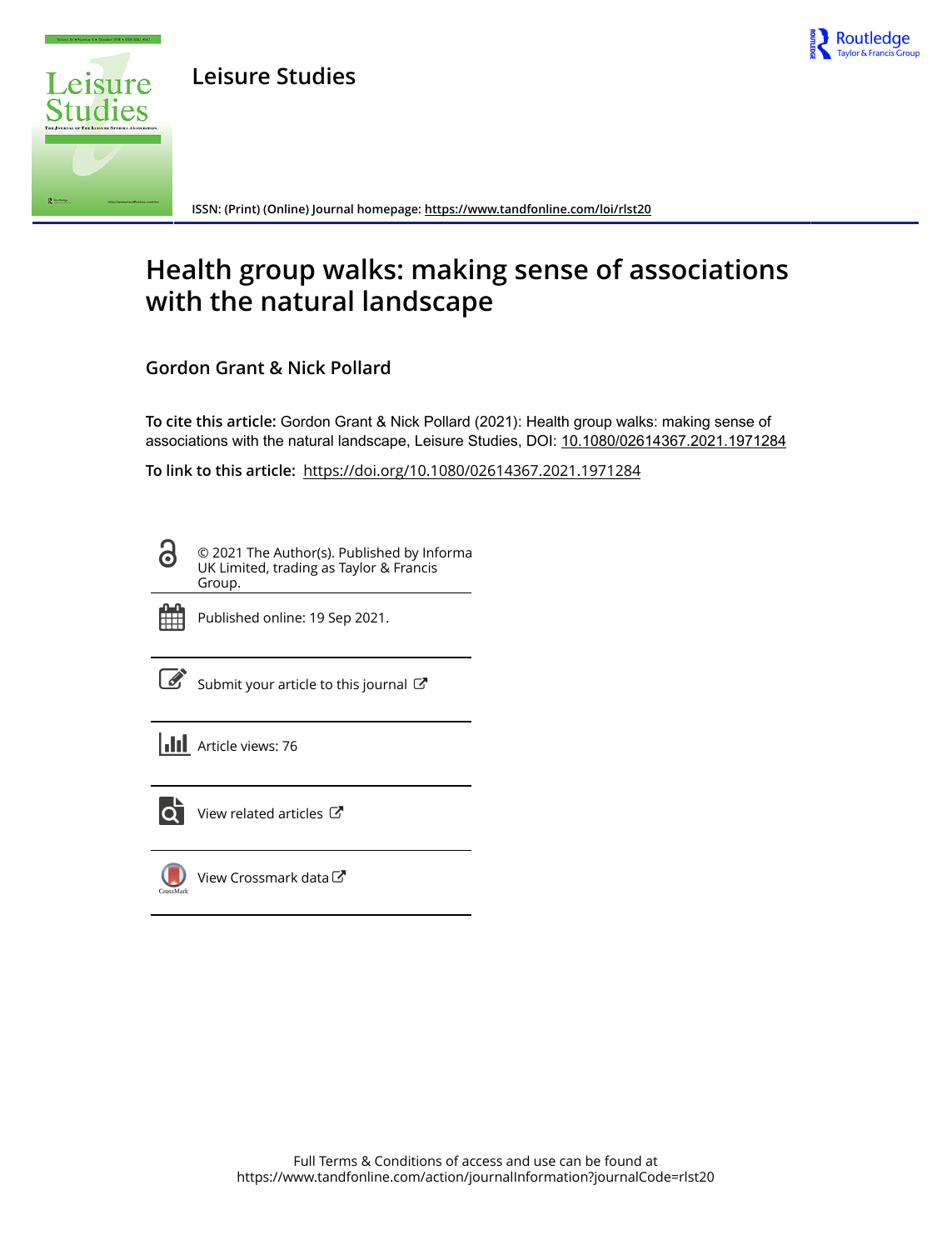**a** OPEN ACCESS **a** Check for updates

Routledge Taylor & Francis Group

# **Health group walks: making sense of associations with the natural landscape**

Gor[d](http://orcid.org/0000-0003-1995-6902)on Grant and Nick Pollard **D** 

College of Health, Wellbeing and Life Sciences, Sheffield Hallam University, Sheffield, UK

#### **ABSTRACT**

Literature about health group walks typically focuses on explaining health and wellbeing outcomes. Less attention has been paid to how encounters with the natural landscape are experienced during these walks. This paper is based on an ethnographic study of a health walk group in a rural area of the UK that encapsulated health, social and environmental connections. It examines how walkers describe and make sense of their connections with natural landscapes. Mobility practices and contingent factors are found to mediate walkers' exposure to and experience of the natural landscape. Theories underpinning connections with the natural landscape and place are used to review the findings. Implications for health walks and further research are considered.

#### **ARTICLE HISTORY**

Received 26 January 2021 Accepted 15 August 2021

#### **KEYWORDS**

Health walks; therapeutic mobilities; natural landscape

#### **Background**

<span id="page-2-4"></span>For many years public health initiatives have encouraged more people to take up walking on a regular basis to address problems associated with sedentary lifestyles and poor physical and mental health (Public Health England, [2018\)](#page-15-0). One response in England has been organised schemes like Walking for Health (W4H) ([www.walkingforhealth.org.uk](http://www.walkingforhealth.org.uk)). Hosted by the Ramblers in the UK, W4H schemes are aimed at encouraging less active people to participate in regular short walks of no more than 90 minutes duration. This means that a typical walk is 2–3 miles. All W4H walks are led by trained volunteers after careful route planning. The attraction of W4H schemes has strengthened through the growing evidence about the many benefits of regular walks.

<span id="page-2-3"></span><span id="page-2-0"></span>Improvements in physical and psychological wellbeing associated with regular walks are well established (Kelly et al., [2018](#page-15-1), C3 Collaborating for Health, [2012,](#page-14-0) deMoor, [2013\)](#page-14-1). In their metareview of outdoor walking groups Hanson and Jones ([2015a](#page-15-2)) reported significant benefits beyond making people more physically active. Clear improvements were reported in systolic and diastolic blood pressure, resting heart rate, body fat, BMI, total cholesterol, oxygen uptake, depression, 6-minute walk test and quality of life physical functioning. In some vulnerable groups, regular walking has been reported to reduce risks of mortality (Gregg et al., [2003](#page-15-3), Smith et al., [2007\)](#page-15-4).

<span id="page-2-2"></span><span id="page-2-1"></span>Less well researched are the additional therapeutic gains and their means of production associated with patterns of socialising within walking groups. Doughty's [\(2013\)](#page-14-2) detailed ethnographic study of a rambler group is a rare exception. It was found that bodily movement relaxed social norms around communication, fleeting moments of proximity were valued as a mode of companionship, and people were responsive to the landscape and each-other affectively. As she contended *'Thus, the companionship of walking-with was creating a shared sense of presence and sense of discovery of the unfolding of place, which had the potential to focus in the embodied present'* (p.144).

CONTACT Gordon Grant **۞** g.grant@shu.ac.uk **□** College of Health, Wellbeing and Life Sciences, Sheffield Hallam University, Collegiate Crescent, Sheffield, United Kingdom, S10 2BP

© 2021 The Author(s). Published by Informa UK Limited, trading as Taylor & Francis Group.

This is an Open Access article distributed under the terms of the Creative Commons Attribution-NonCommercial-NoDerivatives License (http:// creativecommons.org/licenses/by-nc-nd/4.0/), which permits non-commercial re-use, distribution, and reproduction in any medium, provided the original work is properly cited, and is not altered, transformed, or built upon in any way.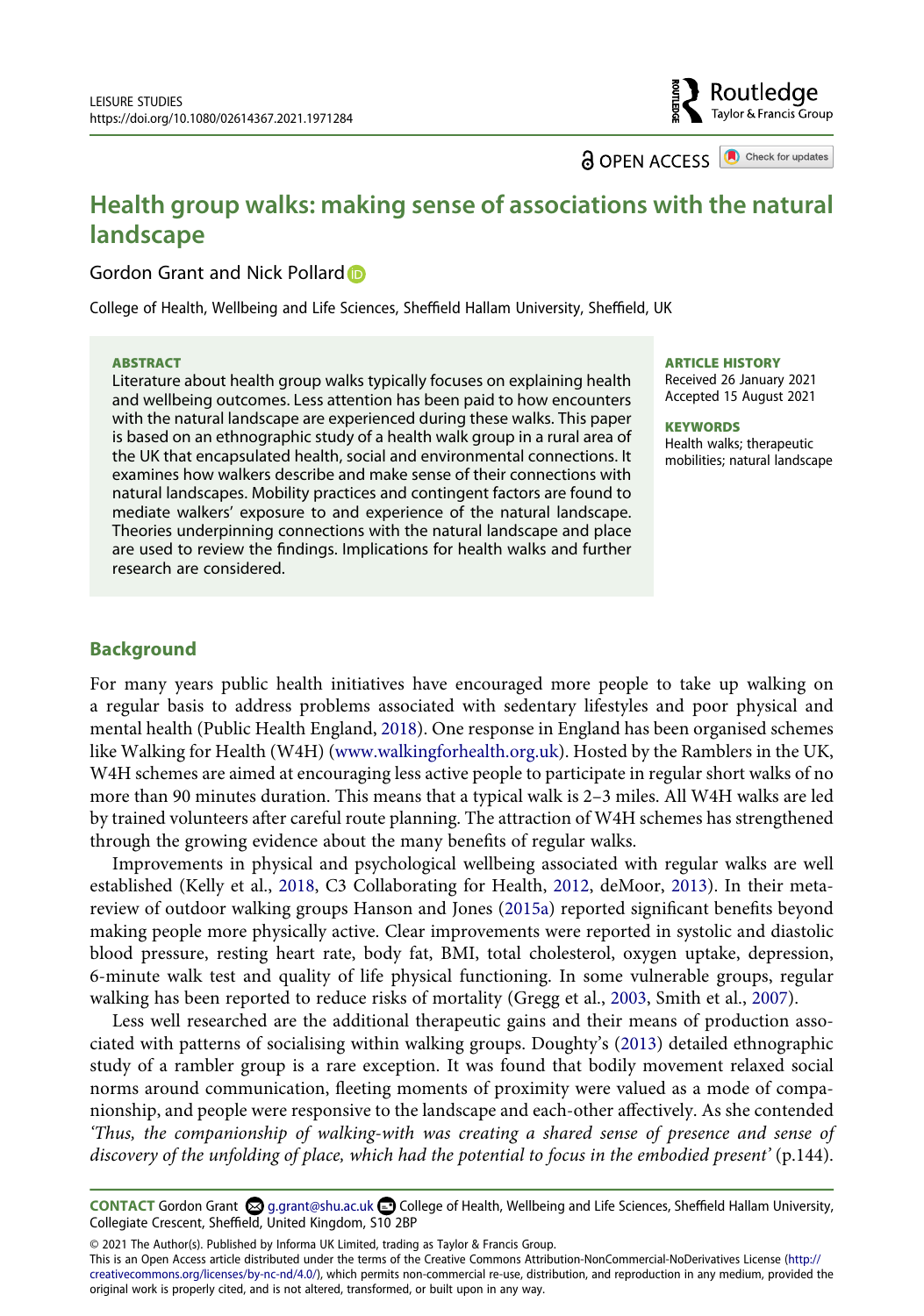#### 2  $\left(\rightarrow\right)$  G. GRANT AND N. POLLARD

<span id="page-3-8"></span><span id="page-3-3"></span>Findings from the parent study of our own W4H group point in the same direction (Grant, Pollard, Allmark, Machaczek, & Ramcharan, [2017;](#page-14-3) Grant, Machaczek, Pollard, & Allmark [2017\)](#page-14-4) but they also confirm two further issues central to an understanding of what makes the group cohere. First, the social capital (Putnam, [2000](#page-15-5)) generated by the group, as indicated by interactions between walkers that were confiding, relationship-building and sustained over time, was the principal reason why walkers kept returning to the walks. Secondly, different patterns of socialising were observed prior to each walk at the briefing sessions, during the walks, and afterwards when walkers returned to the pavilion for relaxation where volunteers had laid on tea and coffee. For the walkers the overriding view was that the walks would not be walks without each of these elements being present. There were also 'multiplier effects' where the social capital generated by and through the group extended into forms of mutual helping between walkers in wider familial and social contexts. Social capital is reported to be key to adherence to a range of outdoor activities including not only walks but also, for example, parkrun schemes (Wiltshire and Stevinson, [2018](#page-16-0)) and allotment work (Dobson, Reynolds, Warren and Edmonson, [2020\)](#page-14-5). Despite such claims, the norms and practices of walking groups can also be exclusionary (Paddon, [2020,](#page-15-6) Hanson et al., [2016\)](#page-15-7).

<span id="page-3-13"></span><span id="page-3-10"></span><span id="page-3-7"></span><span id="page-3-4"></span><span id="page-3-0"></span>Walking in green spaces and farmland seems to be conducive to psychological wellbeing (Barton et al., [2009,](#page-14-6) Sugiyama et al., [2008](#page-15-8)), when compared to walking in urban environments (Marselle et al., [2013\)](#page-15-9). Findings from studies by Roe and Aspinall ([2011](#page-15-10)) suggest that walking in natural environments improves mental health in adults, irrespective of whether people have good or poor mental health. Activity in natural outdoor environments is reported to be better for physical and mental wellbeing than indoor physical activity (Thompson Coon et al., [2011\)](#page-16-1). Therapeutic benefits of walking in green spaces appear to parallel those associated with gardening or allotment work (Dobson, Reynolds, Warren and Edmonson [2020](#page-14-5), Stuart-Smith, [2020\)](#page-15-11).

#### <span id="page-3-1"></span>**Problematising the association between walking, place and the natural environment**

Though the association between exposure to the natural environment and wellbeing is well established, understanding the underpinning mechanisms remains open to debate. Before undertaking the present study the authors were aware of theoretical perspectives informing studies of the links between landscapes and human wellbeing so it seems sensible to say something about them here. We do so, not because we are interested in theory testing in any direct sense, but rather because we wish to outline constructs that may help to inform our own findings.

<span id="page-3-9"></span><span id="page-3-2"></span>Edensor's [\(2000\)](#page-14-7) classic account of walking in the British countryside reminds us that people engage in countryside walking for many reasons and in doing so express themselves in a diversity of ways. He suggests that theories about the relationship between the body and different spaces and places should not overlook the material character of space or the sensual propensities of the body. Indeed Edensor ([2000,](#page-14-7) p.100) asserts that the varied contingencies of any walk 'mean that the walker is in experience, feels and thinks in his movements through space and time' (Robinson, [1989,](#page-15-12) p.4). In similar vein Waitt et al. [\(2009](#page-16-2)) speak of walking as an activity that extends beyond that of simply inhabiting a pre-configured world. Rather the claim is that people and place are *'relationally constituted within processes that are distinctively performative'* (p.44). How we do our walking and socialising then becomes an important part of understanding processes linking body to environment, a central interest of this paper.

<span id="page-3-12"></span><span id="page-3-11"></span><span id="page-3-6"></span><span id="page-3-5"></span>Early writing about associations with the natural world has been undoubtedly influenced by E.O. Wilson's ([1984](#page-16-3)) biophilia hypothesis which asserts the existence of a fundamental, genetically based, human need and propensity to affiliate with life and lifelike processes (Kahn, [1997](#page-15-13)). The affiliation is therefore assumed to be in-born and instinctive. Despite the popularity of biophilia and its more recent incorporation into built design values, it has been critiqued for its allegedly narrow evolutionary psychology underpinnings (Joye and Block, [2011](#page-15-14)).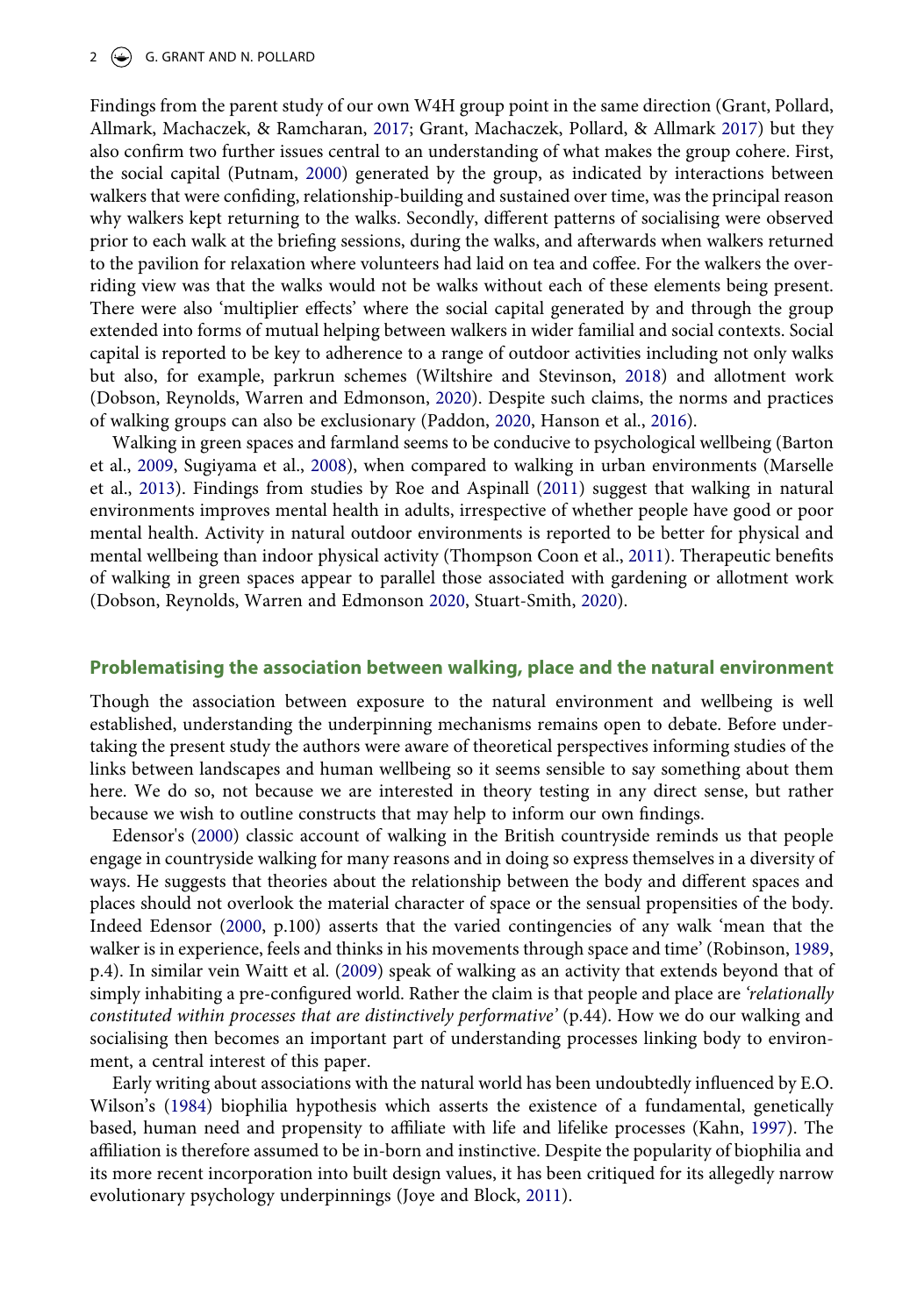<span id="page-4-3"></span>The research and critical commentaries of Doughty ([2013\)](#page-14-2), Edensor [\(2000](#page-14-7)), Waitt, Gill and Heard [\(2009](#page-16-2)) and Lee and Ingold [\(2006\)](#page-15-15), among others, have suggested a more nuanced understanding by emphasising the intersubjective relations between human experience and the natural environment. However, it is Gesler [\(1992](#page-14-8)) who is generally credited with signalling the more dynamic qualities of what he came to term a therapeutic landscape:

*Furthermore, landscape formation is dynamic, a constantly evolving process, moulded by the interplay, the negotiation between physical, individual and social factors. Thus therapeutic landscape becomes a geographic metaphor for aiding the understanding of how the healing process works itself out in places*. (p.743)

Emphasising these connections Doughty ([2013](#page-14-2), p.145) argues for *'a mobile understanding of the therapeutic landscape'* and for *'a more thorough exploration of modalities of sharing therapeutic spaces with others (including non-human others)'*. W4H groups can be regarded as one such modality where connections between the material, the embodied and the social deserve closer scrutiny towards a better understanding of landscape appreciation.

<span id="page-4-5"></span><span id="page-4-0"></span>Lee and Ingold ([2006\)](#page-15-15) talk of walking as a place-making practice where routes are embodied and imagined, with routes brought into focus through familiar landmarks, remembered encounters and through places that have evoked emotions. This line of thinking has been consolidated by Duff [\(2011\)](#page-14-9) who speaks of 'enabling places' grounded in an analysis of the reproduction of social, affective and material resources, arguing that places are 'mobilised, transformed and reproduced in the dynamic force of inhabiting place' (p.155). For Duff therefore, these resources define enabling places as much as they are the product of them. In a subsequent study about recovery from mental ill health Duff ([2012](#page-14-10)) demonstrated that participants either encountered or created places and spaces through exploiting family and social networks, building and extending material resources (like sheds, shops, one's own home or natural environments considered protective), and managing diverse feeling states. Of particular relevance to the present study is how Duff's participants went about fashioning enabling places.

<span id="page-4-4"></span><span id="page-4-1"></span>A further perspective seeking to explain links between the environment, especially natural settings, and human wellbeing can be found in Kaplan's attention restoration theory (ART) [\(1995\)](#page-15-16). The contention is that individuals benefit from (1) being away from everyday stresses, (2) being in expansive spaces and contexts, (3) taking part in activities compatible with intrinsic motivations, and (4) experience of stimuli that are 'softly fascinating'. The idea is that this combination of factors encourages 'involuntary' or 'indirect attention', leaving space and time for 'voluntary' or 'directed' attention capacities to recover and restore (Kaplan, [1995](#page-15-16)). It is recognised that settings assumed to be relaxing (for example home or places of worship) may provide restorative opportunities. However ART suggests that natural settings have an 'aesthetic advantage' and provide opportunities for reflection and restoration. Ohly and colleagues [\(2016\)](#page-15-17) subsequently undertook a meta analysis of 31 studies of ART that showed some support for the central idea, but there remained uncertainty about which aspects of attention are affected by exposure to natural environments.

<span id="page-4-6"></span>As a result of increasing urbanisation we rarely spend lengthy periods of time in the natural landscape unless we farm, live or take holidays there. However, green spaces like parks, allotments and private gardens create opportunities for people to get close to nature. We walk, run, cycle or drive through more expansive countryside areas, and occasionally fly over them. This is a short step away from the idea of *therapeutic mobilities* Gatrell [\(2013](#page-14-11)); the idea that movement itself can be conducive to wellbeing and health. As Gatrell [\(2013](#page-14-11)) has convincingly argued:

<span id="page-4-2"></span>*'Whilst wellbeing is inextricably linked to the types of places people inhabit, so too it depends on the kinds of places through which they move, and how . . . . . . it is, of course, hard to disentangle the benefits to health and*  wellbeing, conferred by the experience of the walk itself, from those of the places and landmarks perceived on the *way'*, (p.104).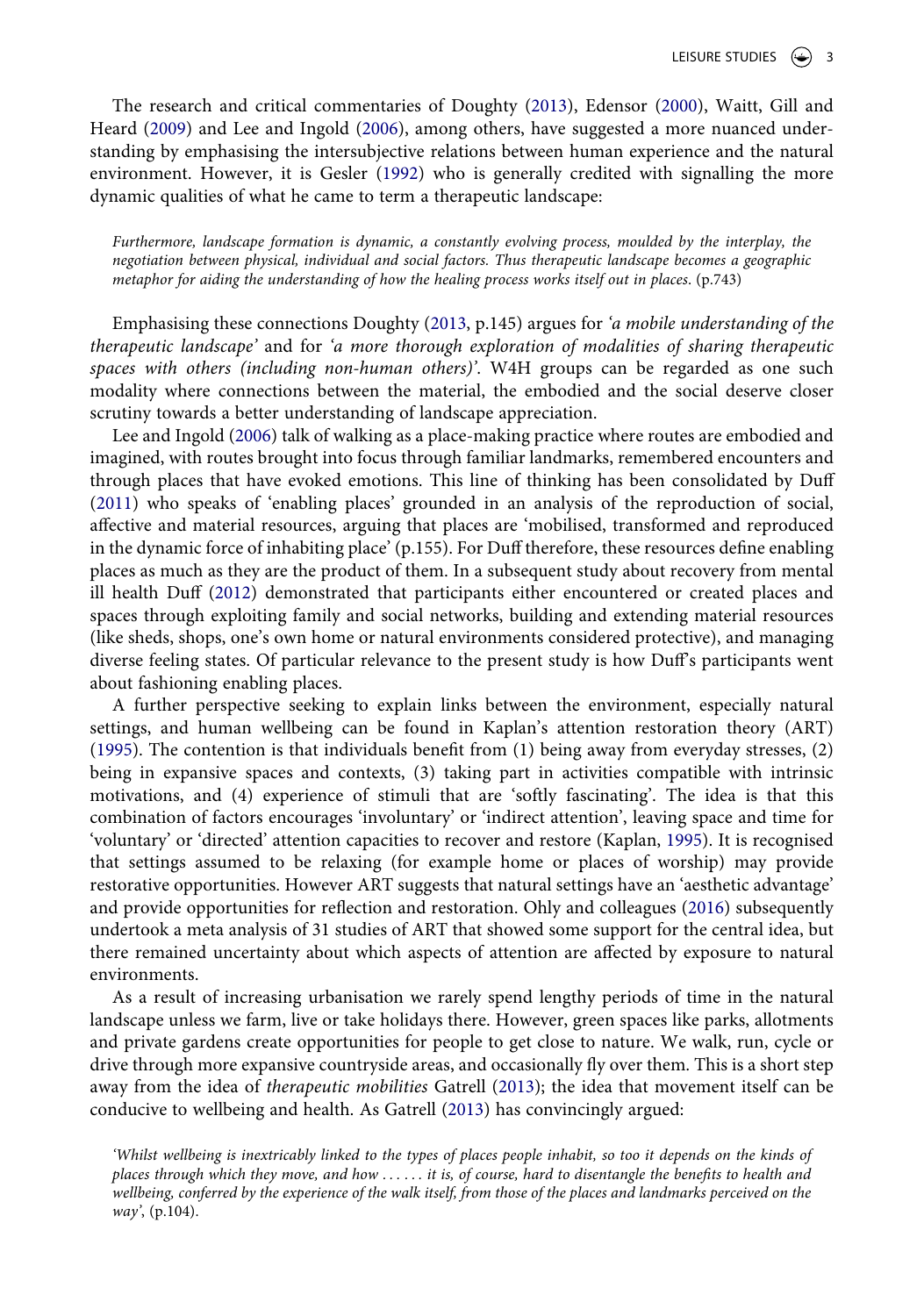This was seen as both an analytic challenge but also an opportunity for investigation in the present study.

Given the above, the present paper aims to describe how members of a health walk group experience and make sense of their connections with the natural landscape during their weekly walks. It then considers how these findings are shaped by the group's mobility practices and contingent factors that came to light during the walks. The theoretical perspectives described above are then used to frame the main findings before considering implications for health walks and further research.

#### **Methods**

#### *Study setting*

The health walk group is based in Lincolnshire, UK, and was formed over ten years ago. It is part of the Walking for Health (W4H) network supported nationally by the Ramblers. On average about 40 people walk regularly with the group each week, the majority of whom are aged 70 plus. Roughly 60% of the group are women. To arrive at the registration point by the pavilion most participants come on foot or by car, but several travel by bus from a town nine miles away. Most of the group's walkers have long-term health conditions or disabilities. Walks are cost-free save for a modest £1 charge for tea/coffee and biscuits laid on by volunteers at the village pavilion, so there are no financial barriers to participation. Over thirty different local walks have been developed. Following national W4H policy, none take longer than 90 minutes.

<span id="page-5-3"></span>With membership retention being high, the walking group has been growing older together or 'ageing in place' (Wiles et al., [2012\)](#page-16-4). As the months and years have passed, conditions associated with ageing have become more noticeable, bringing additional restrictions to mobility and energy among walkers who have remained with the group. In order to accommodate increasingly diverse activity requirements, three groups have evolved. A 'strider' group follows routes of 2.5–4 miles; a 'stroller' group walks between 1–2 miles at a more leisurely pace; and latterly a small 'straggler' group was formed that completes short walks of up to a mile. Walkers can move seamlessly between these groups as a means of adapting to changes in personal capacity and energy.

The local landscape embraces villages, hamlets and farmsteads as well as arable land and some woodland. The area is bisected by a busy main road. To the east the land rises to expansive heaths, whilst to the west it drops down to the Trent Valley, providing vistas of open countryside. Public and permissive footpaths are accessible but some of the latter have been removed in recent years. The district in which the walks take place is ranked 234 out of 326 on the index of multiple deprivation (Lincolnshire County Council [2019](#page-15-18)), so it lies in the third quartile measured against all districts in England (1 being most deprived, 326 being least deprived).

#### <span id="page-5-1"></span>*Ethnography*

<span id="page-5-2"></span><span id="page-5-0"></span>Ethnography (Gobo, [2008](#page-14-12)) involves the study of a culture or social group, typically by observing members' behaviours and asking questions about their actions, interactions and experiences (Morse, [2016\)](#page-15-19). It requires direct and participant observation, often over a sustained period of time. This is usually accomplished through an 'insider' perspective. With the first author having been a volunteer walk leader since the group was first established, an ethnographic inquiry was considered the best way of garnering the experiences of walkers. Over five years he contributed to shared experiences of route planning and walk timetabling at the quarterly meetings with walk leaders, during which time there was constant review of health and safety issues, and of liaison with landowners over access issues and footpath blockages. He helped to create a walks booklet that summarised the routes of the group's 30+ different walks. He had access to the group's register and was therefore able to monitor patterns of attendance. By the time of the fieldwork he had taken part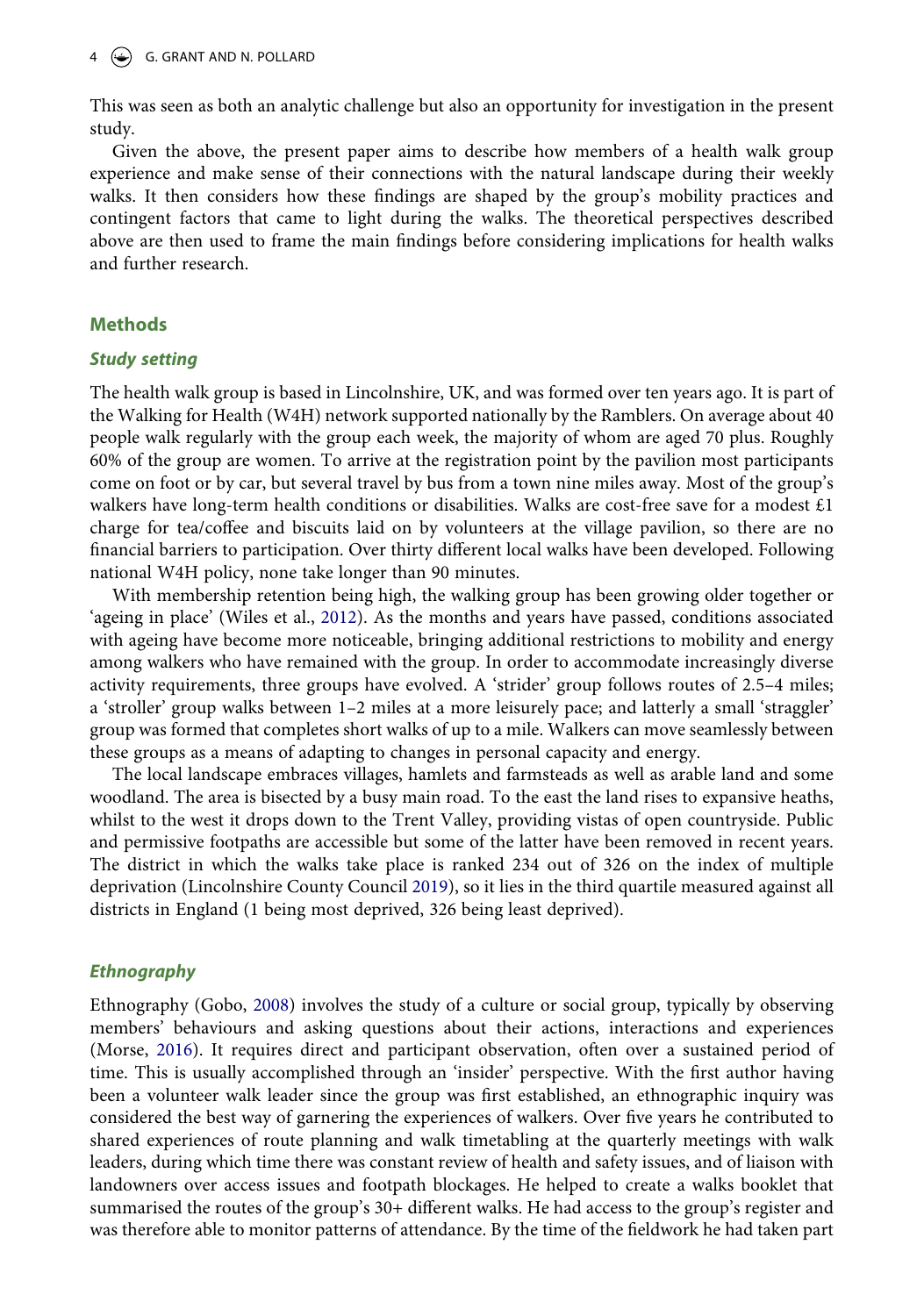in over 200 walks with the group, representing 350 hours of walking at a cumulative distance of roughly 600 miles. This provided a rich reservoir of opportunities to observe how walkers interacted with each other and with the different environments through which they walked. Many of the insights described in the paper were based on direct observation of walkers' behaviours as well as from conversations with walkers during and after the walks. This insider information was crucial in helping to make sense of the myriad of contingent factors shaping walkers' health and social wellbeing outcomes and also their associations with places and spaces.

Nineteen walkers also took part in face-to-face interviews about their walk experiences. A maximum variation sampling approach was adopted to generate a sample with a diversity of personal circumstances, including age, gender, civil status and existence of a long-term condition. No-one refused to be interviewed. The sample comprised 13 women and six men; age range 58– 89 years; 13 married, four widowed, two divorced. Six lived alone. Almost all had long-term health conditions encompassing cancer, polycythaemia, myalgic encephalomyelitis, angina, COPD/ asthma, arthritis, depression and sensory impairments, in addition to which there were everyday conditions associated with ageing to deal with such as pain management and depleted energy. Despite having been established with encouragement from the local general practice, all those interviewed, like the vast majority in the walking group as a whole, chose to start walking with the group either as a product of their own volition or as the result of a recommendation from a friend. Walkers therefore owned the decision to join the walking group in contrast to having the activity prescribed.

Aided by prompts, interviews were tape-recorded and transcribed within 24 hours. Together with the field notes, the transcriptions were analysed thematically in order to create content-based codes encompassing walk organisation, walk dynamics, walkability, production of capital (individual, social and community), landscape appreciation, measurement and outcome issues, and walking for health going forward. Transcripts were read many times to identify overarching themes linking walk experiences to health, social capital and environmental appreciation outcomes. Transcripts were also read by the second author to cross-validate the themes. A draft overarching report describing the results of the whole study was circulated to all study participants who were invited to comment on matters of accuracy, representation and interpretation, almost all of them doing so with confirmatory observations. This took place before any of the ensuing papers were drafted. Four of the group's walk leaders later read and commented on a draft of this paper. As forms of member-checking and co-construction (Tetley et al., [2009\)](#page-15-20) these processes helped to reduce the risk of imposing the interviewer's world-view, whilst adding to the credibility and trustworthiness of the data (Denzin and Lincoln, [2008](#page-14-13)). The resulting 'thick description' (Geertz, [1973](#page-14-14)) is intended to provide others with sufficient contextualised information to assist comparison or replication.

<span id="page-6-1"></span><span id="page-6-0"></span>Ethical approval for the study was given by Sheffield Hallam University. Governance was agreed with the Ramblers who sponsor W4H schemes nationally. All participants gave their consent to be interviewed. Pseudonyms have been used to preserve anonymity.

#### **Experiences of the natural environment**

Although individual narratives were very varied, three broad themes were induced that seemed to account for how these were portrayed by walkers.

#### **Appreciation of natural beauty**

The most obvious theme that arose from the interviews was the appreciation of natural beauty. Some walkers described themselves as 'having a healthy interest in beauty and nature'. However the dividing line between the natural environment and that created or modified by humans was not so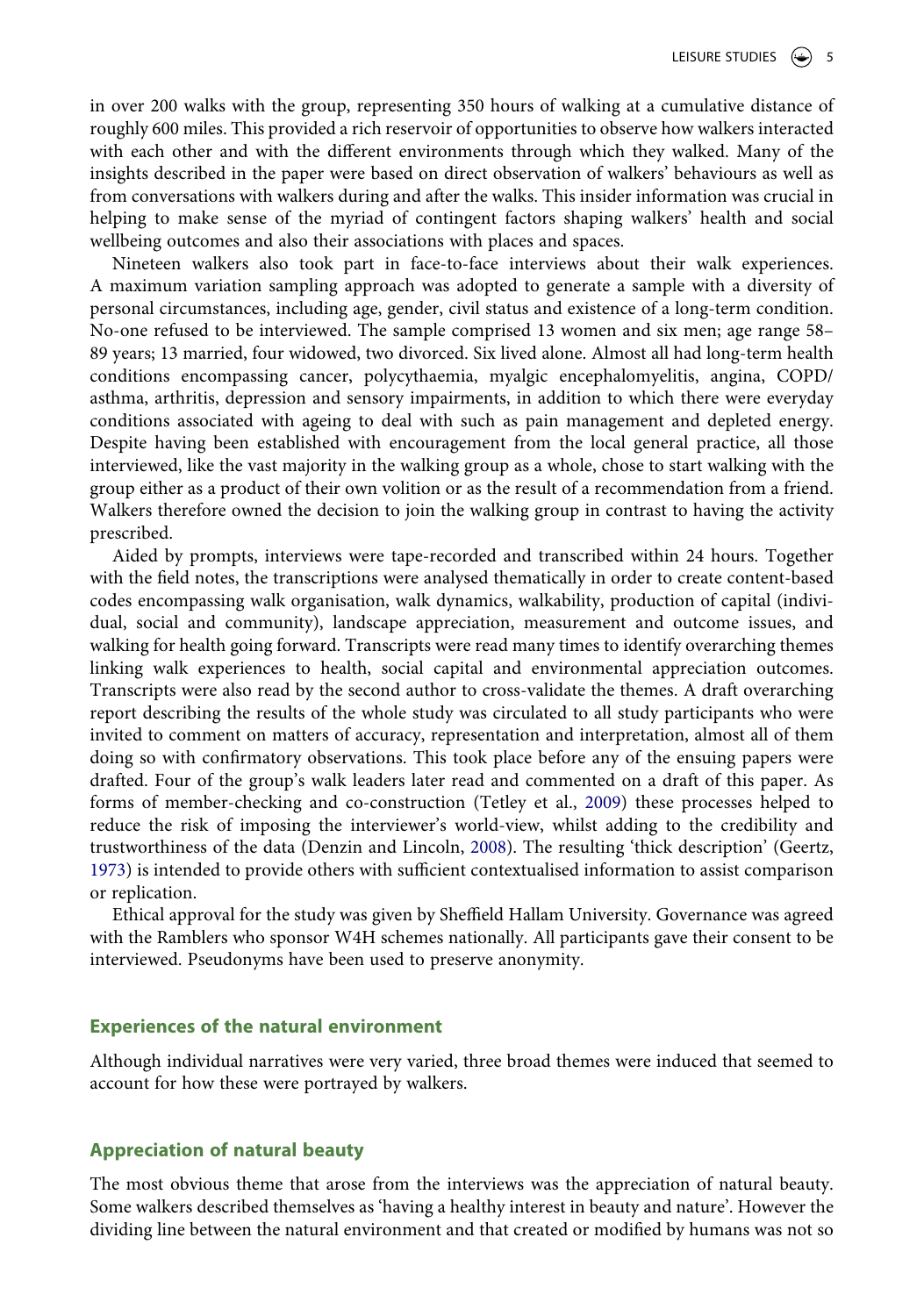#### $6 \quad \circledast$  G. GRANT AND N. POLLARD

clear cut. Speaking on behalf of others in the group, Beth suggested that the environmental canvas was broadly drawn: *'It's not only green spaces we're interested in, we're interested in people's front gardens and architecture and what they've got in them' (laughter).*

Walking in a group past interesting houses and gardens appeared to loosen norms around curiosity, even nosiness, to the point that it gave people permission to exchange comments on the aesthetic qualities of these environmental features. Curiosities were frequently reinforced when others with nuggets of specialist knowledge chipped in to explain the behaviours of pollinators or to identify different plant species and their characteristics. The learning involved animated deepened interest. This unfolding awareness of the range of knowledge about the natural world shared during walks still takes people by surprise, even after years of walking together. Currently the group can count amongst its members experts in a host of subjects related to the natural environment including flora, birdlife/birdsong, farming, foraging (berries for drinks), gardening, local history, countryside planning and landscape photography. The chatter between walkers on these subjects served not only to enrich the experience of the walks, but also to deepen an understanding of the natural world and one's sense of connection to it. In this regard the social capital generated by the group served to enrich its cultural capital comprising specific environmental knowledges and experiences that were integral to the walks, similar to how parkrun participants have been reported to acquire and use social capital to accumulate cultural capital related to injury management, performance and health (Wiltshire and Stevinson, [2018](#page-16-0)).

However, there were also voices suggesting that more could be done to mine these experiences during the walks. As someone with an amateur interest in botany, and echoing the sentiments of many fellow walkers, Colin voiced his frustrations very clearly:

*'I would like people to stop and think and look. I think on occasions we have found an orchid or something and a lot of the comments are 'oh yes' whereas for somebody like me it's fascinating and I would like to stop more . . . . Being a frustrated botanist, I would like us to spend more time looking at the wild flowers and this sort of thing . . . .'*

Other walkers spoke not only about the beauty of the countryside but also the sense of freedom it gave them to roam safely along winding footpaths and field edges. For Steve a clutch of qualities worked together as a kind of gestalt, this being a combination of sensations coming from an appreciation of the scenery, wildlife, fresh air and the change of seasons. For walkers like Steve, it was associated with continuity and renewal in a world that for humans is transient. In short it prompted people to re-evaluate in a contemplative manner the very concept of time and their place in the biosphere. In addition to its visual components, walking could at times be a very pleasurable tactile and auditory experience. This was especially noticeable when the group walked through meadows or along narrow footpaths with long grasses and wild flowers that allowed walkers to caress long grassy stems. Fields of rapeseed and barley provided variants of this experience. The sounds of larks ascending over grassy meadows during summer months and the warning cries of crows harassing buzzards were reminders to walkers of nature's wonders.

These experiences provide further evidence about walking as a reflexive practice in which the relationship between people and place is relationally constituted and evolving. With visual, tactile and auditory senses being prominent in these experiences, the walks can be seen as a type of embodied practice (Edensor, [2000\)](#page-14-7). As an activity in which the previously unknown becomes familiar through the experience of emotions and the gathering of insights about the natural world, it hints at how we continue to construct our identities as well as make sense of the world around us (Waitt et al., [2009\)](#page-16-2).

For some walkers there was evidence of an instinctive affinity with the natural environment, echoing of E.O. Wilson's biophilia thesis. They saw themselves as 'country people' as if being close to or in the natural environment was their intended space. Helen even spoke about moving house when the countryside gets built up 'or else the traffic follows you'. Others were more inclined to talk about the need to be away from the mechanised world of urban environments. An implicit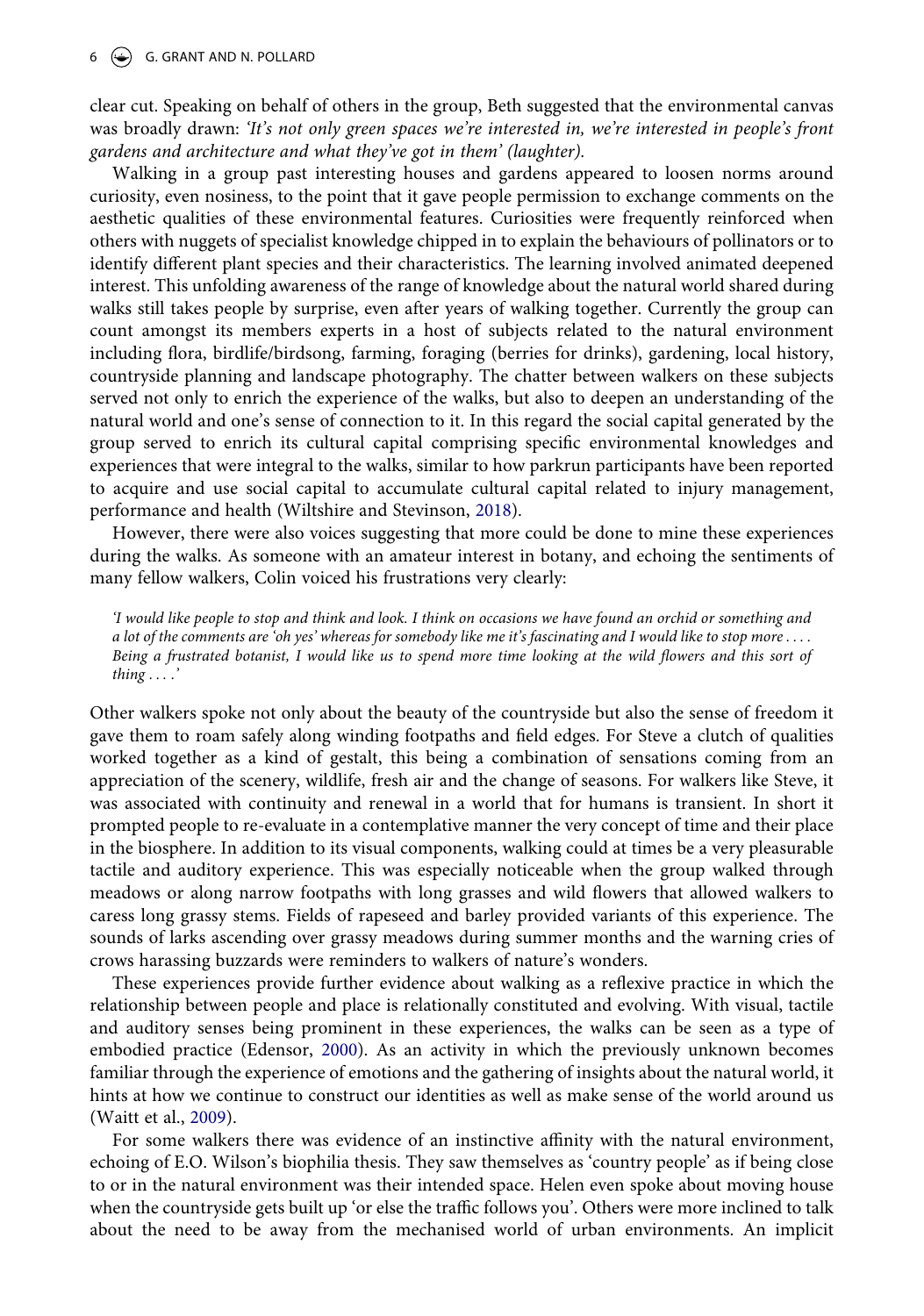comparison with urban environments was common in many of these stories. For walkers like Tricia, a strong affective response was created from being in the countryside. The experience had spiritual overtones for her because it prompted contemplation and deep reflection, sometimes causing outward expressions of emotion like *'Wow, praise the Lord'*! However, even Tricia admitted that these deeper feelings were more likely to be evoked when she was either walking alone or with her close friend Stella, also a member of the walking group. However, as we and others have noted (Grant, Pollard, Allmark, Machaczek and Ramcharan, [2017;](#page-14-3) Doughty, [2013](#page-14-2)), group walks are never linear; people are still able to create personal spaces in the group if they wish to walk alone to have private moments when they can be contemplative.

#### **Discovery of new places**

A second theme to emerge was the discovery of new places. Several walkers, all resident in the locality for quite a few years, one for well over a decade, had never realised until they joined the walking group that there were so many footpaths in the surrounding area. To Steve this came with feelings of regret. It made him realise that he could have been taking his dogs for more varied and interesting walks instead of doing the same walk with them twice a day for the last 12 years. Tricia had presumed previously that beyond the perimeter of her home village was all arable farmland that was not walkable. Discovery of permissive footpaths around many of the local headlands came as a welcome surprise to her.

During the walks it was not unusual for people to make new discoveries about particular features of the landscape. The location of just about every blackthorn bush has now been charted, much to the delight of those who make sloe gin. Vantage points for panoramic views and photography have been plotted. Places of shelter, mostly in copses and woodlands reachable by footpaths, have been pinpointed on OS maps or their digital equivalent on mobile phone apps. How the local network of footpaths join up (or do not) has been committed to memory, this having become especially important during a period when the loss of farming subsidies led to the disappearance overnight of permissive footpaths and bridges over dykes. For some people the regular walks had changed their associations with the local environment in subtle ways. Sylvia suggested that increased familiarity with the area from the regular walks had shaped the notion of ownership: '*A huge advantage to us is that, though we knew different walks here and there, because we've now discovered other little bits of footpaths we can link them up and make longer walks, so we feel even more that this is "our" area'.*

Quite a few of the walkers drew attention to what might be termed the 'comfortable distortion' of feeling far distant whilst being very close to home. The feeling of being transported to another place was very comforting because it represented a form of escape, albeit temporary, from the everyday pressures and routines of being back home. This sentiment was captured well by Tricia:

*'How wonderful it all is. You know and you can just sit on a footbridge and look, you know the one that's got the really steep steps and you can sit on that . . . . . . You're only half a mile probably from the nearest properties but you could be five miles away'.*

The walking group also attracted people new to the community and it became an important vehicle for facilitating their social integration (Grant, Pollard, Allmark, Machaczek and Ramcharan, [2017](#page-14-3)). For these same people the walks had the added value of acquainting them with previously unknown features of the local landscape like footpaths, glades and places of shelter that they came to value, as well as sites that required attention to safety such as sharp bends in country roads, electric fencing or ground liable to become unwalkable after heavy rain.

<span id="page-8-0"></span>Implicit within these experiences are evidences of different types of place-making activity (Duff, [2011](#page-14-9), Lager et al., [2019](#page-15-21), Waitt et al., [2009,](#page-16-2) Lee and Ingold, [2006](#page-15-15)), ranging from discoveries relating to new walking routes to features of the landscape hitherto uncharted and now committed to memory. For Sylvia there were hints that her very notion of place had become enlarged and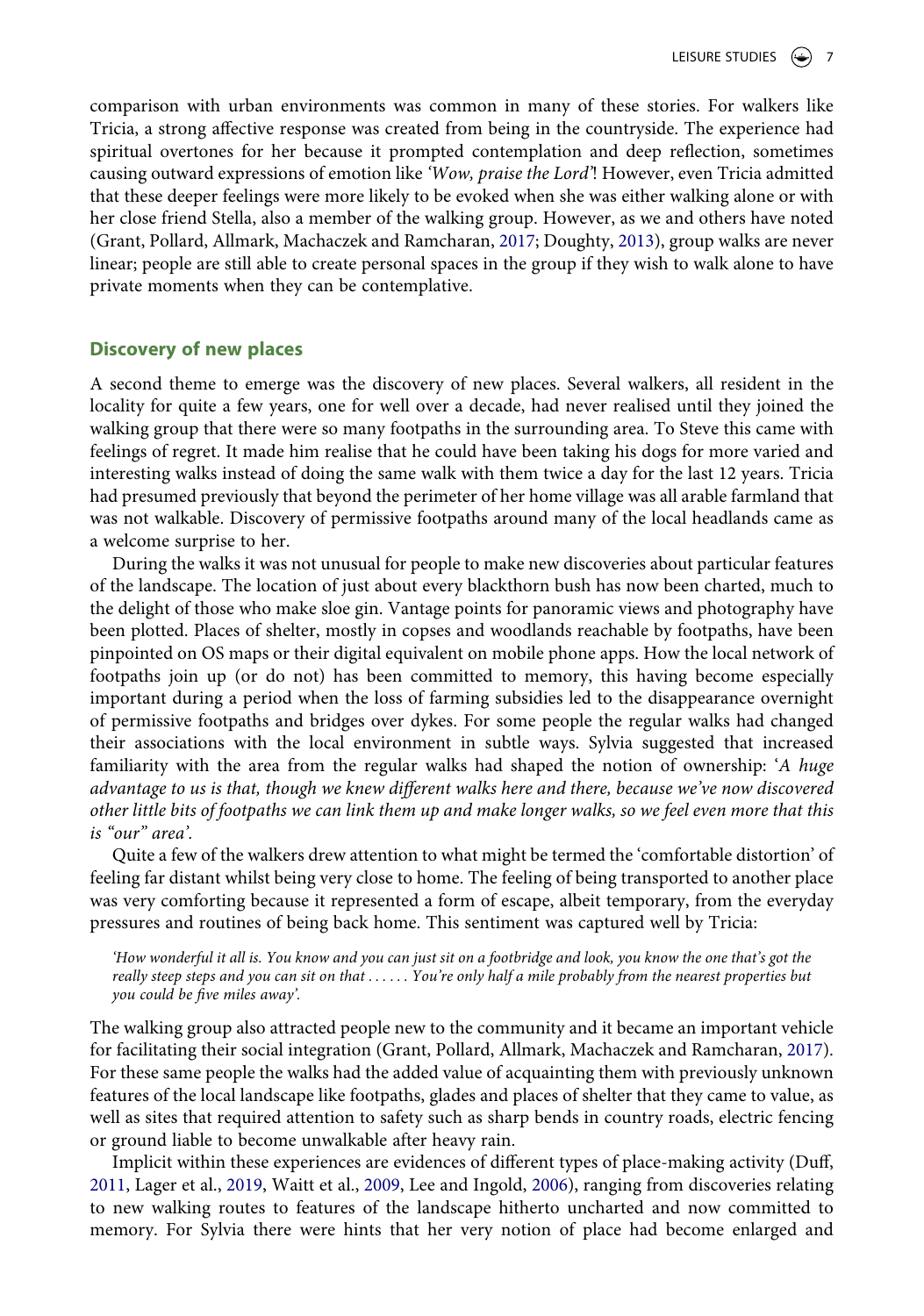enhanced by feeling a greater sense of ownership of it through repeated walks. And for Tricia her notion of space, place and time had altered in such a way as to suggest that it had a restorative capacity (Kaplan, [1995](#page-15-16), Roe and Aspinall, [2011](#page-15-10)).

### **Places with special meaning**

Walkers occasionally drew attention to places along the walking routes that had very personal meanings for them. One of the walkers, Phil, had been bereaved for some time but joining the walking group had helped him to reconnect with people and also to places. One such place at the top of a well walked lane evoked a special memory when he had been with his wife:

*'This was I think shortly after we moved here – and the mist was in the valley and we were above that and it was the tops of the trees poking through – it was magical, so when I walk up there I always think about that again – haven't seen that since then, magical'.*

When Phil expressed these words his voice was halting and there was more than a sense of a passing nostalgia, suggesting that the experience had a special meaning for him in evoking memories of his wife. In this instance 'place' had more than physical and social connections; familiarity with specific places that evoked powerful memories arising from repeated walks helped to create a sense of autobiographical insideness (Lager et al., [2019\)](#page-15-21) as well as assisting walkers like Phil to deal with biographical disruptions (Morris et al., [2019](#page-15-22)) like bereavement.

<span id="page-9-0"></span>For Steve, coming to any spot that presented a vista was associated with a sense of awe and wonderment. Historical features of the landscape created a feeling of timelessness that had a special appeal for some walkers like Amy:

*I like to see the church cos you think that's been there hundreds and hundreds of years, and it's just like it's rooting the countryside, and you think, this has been here for years and years and it'll be here for years to come but we'll be here for a very short time'.*

Amy's observations, prompted by halts during the walks, about the interplay between notions of transience and continuity seemed to evoke a wistful if not a meditative state of being about the human life course. In Kaplan's [\(1995](#page-15-16)) terms the 'involuntary' or 'indirect attention' created by Amy's encounter with the church clearly provided her with the opportunity for reflection. Whether or not it alone prompted restoration is not known.

#### **Factors mediating experiences of the natural environment**

As walkers talked about the natural landscape, it became clear that there were factors that had different roles in shaping their experiences.

## **Mobility practices**

Most noticeable in shaping engagement with the landscape were mobility practices. With the group having split into three (striders, strollers and stragglers) to accommodate people with different energy levels and stamina, thereby enabling inclusivity, pacing emerged as a key factor mediating appreciation of the natural environment. Comments about the aesthetic qualities of this environment predominated in the stroller and straggler groups. Because of their more leisurely pace, these two groups had more time to soak up features of the landscape through which they were walking. Beth summed this up for many:

*'We old people in the stroller group, we have a healthy interest in beauty and nature, and we don't feel we have to race because we only go half the distance of the main group. We have leisure to stop and look and appreciate, and that's part of the wonder of it'.*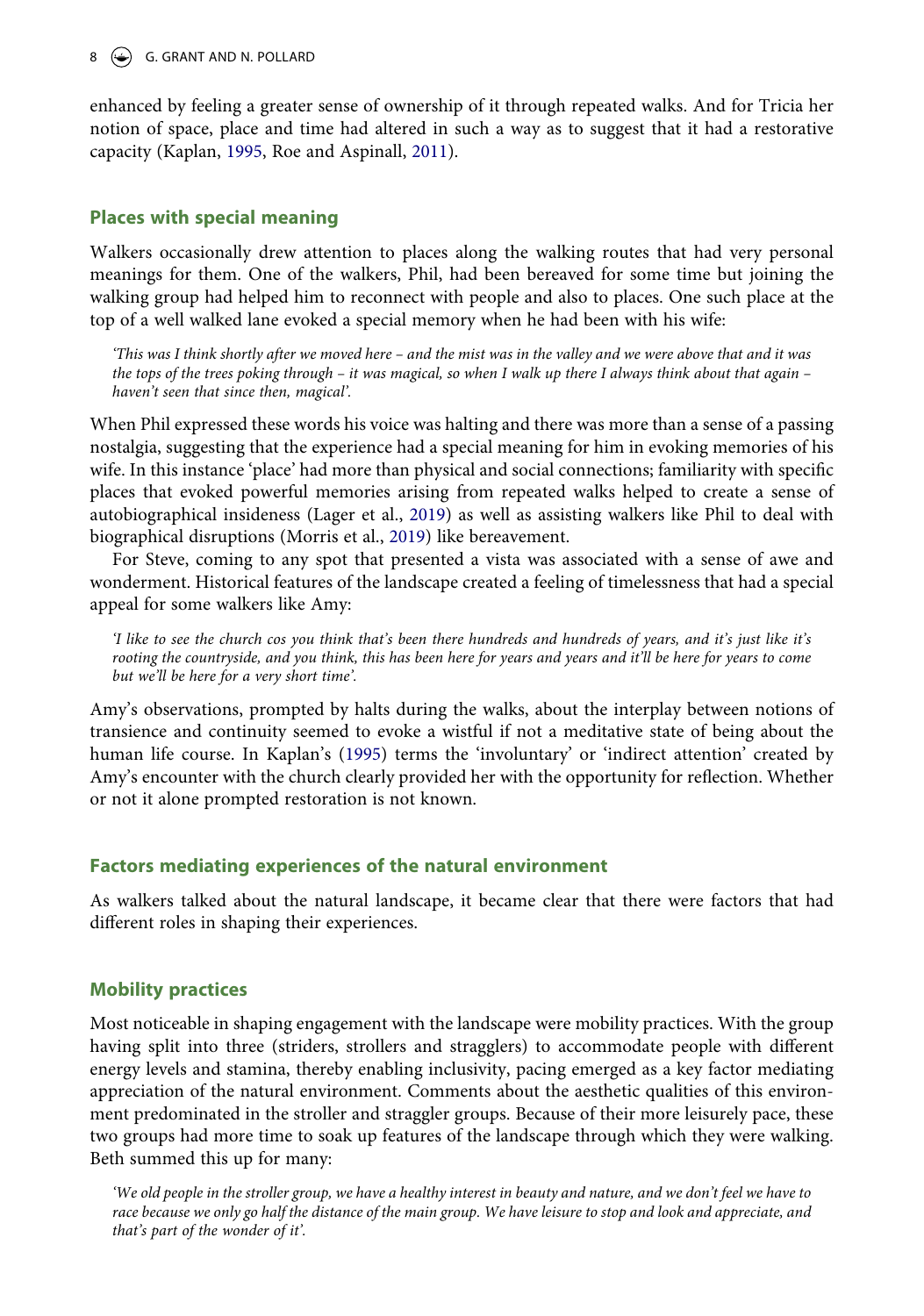<span id="page-10-2"></span>In the strider group there was a more evident focus on speed, aerobics and testing of personal stamina, redolent of what Wunderlich [\(2008\)](#page-16-5) terms purposive walking. As a consequence attention was more likely to be diverted from sensing the wider landscape to looking where you were going and watching the heels of the person in front. However, the major distraction was the sociality of the group, the very quality of the group that was so central to its success and sustainability (Grant, Pollard, Allmark, Machaczek and Ramcharan, [2017](#page-14-3); Grant, Machaczek, Pollard, and Allmark, [2017\)](#page-14-4). Comments from Sylvia and Ellen capture the sentiments of many others: '*I think a lot of people on the walks are deep in conversation so they are not taking as much account of the surroundings as they might . . . . But I think every now and again you are brought up short with a lovely view'*. (Sylvia)

*'One thing I have noticed, because you're walking with a group and you might be engrossed in conversation with somebody else I don't always take notice of where I'm going (laughter). We get so far and I think now, drat, how did we get here because I'm not going to remember later'. (Ellen)*

Delia, one of the walk leaders, questioned whether walkers in the strider group were even aware of the countryside features and of routes followed. She commented wryly:

*'It always amazes me how we can do a walk and occasionally put that walk in backwards and people say "oh, this is a new walk you know". So you wonder how much they take in of the countryside sometimes'.*

Almost every time walkers talked about the appreciation of beauty or places that had special meanings for them, they had come to a physical halt or were forced to do so by a sudden ambient change, for example when coming upon a vista, or entering or exiting from an area of woodland. Such halts in the walk seemed to trigger stillness, contemplation and a degree of quiet to reset the senses. Because the walks were guided, walkers were also able to suspend having to concentrate on picking their way through the landscape. This freed them to focus on the sensory experience of the walk or on socialising with other walkers.

#### **Contingent factors**

Though the walks were for the most part experienced as seamless, there were at times interruptions, not to say disruptions. Edensor [\(2000\)](#page-14-7) speaks of climate and terrain imposing themselves upon the body irrespective of claims about the rural idyll. With the area around (the study locality) being on an incline above the Trent Valley it was exposed to prevailing westerly weather systems. Exposure to stormy conditions was rare, but when weather patterns took a major turn for the worse the impacts were obvious. With persistent heavy rain, strong winds, snow or ice, the response was to keep your head down and watch carefully where you were placing your feet. This was especially important for those walkers with limited mobility, energy and sight. On one noteworthy occasion strong winds and sleet that had an icy capacity to pierce exposed skin caused walkers to question wrily why protective goggles were not standard issue. In such conditions the primary attention to personal protection and safety led to a much diluted sense of landscape awareness. However, when weather conditions were particularly bad, only a handful of fitter 'stalwarts' from the strider group turned out so extremes of poor weather suppressed access to the natural environment, particularly among those walkers with more compromised health and energy. Precipitation is known to suppress participation in outdoor physical activity (Chan and Ryan, [2009](#page-14-15)) but there is surprisingly little literature about how weather extremes affect group walking behaviour.

<span id="page-10-1"></span><span id="page-10-0"></span>Whilst green spaces were the predominant feature of the walks, some of their features were not appreciated. Bob, for example, offered the opinion that (Lincolnshire) had some of the least attractive green spaces, 'namely around the edge of fields'. The absence of 'serious hills' was for him a gap in his ability to test his stamina. With footpaths not always being linked to each other, a few walks were of an 'out and back' form. These were considered 'boring' compared to walks involving a complete circuit. Boredom appears to be more common where walks are not so varied (Hynds and Allibone, [2009](#page-15-23)). Occasionally, 'blots on the landscape' coloured perceptions of the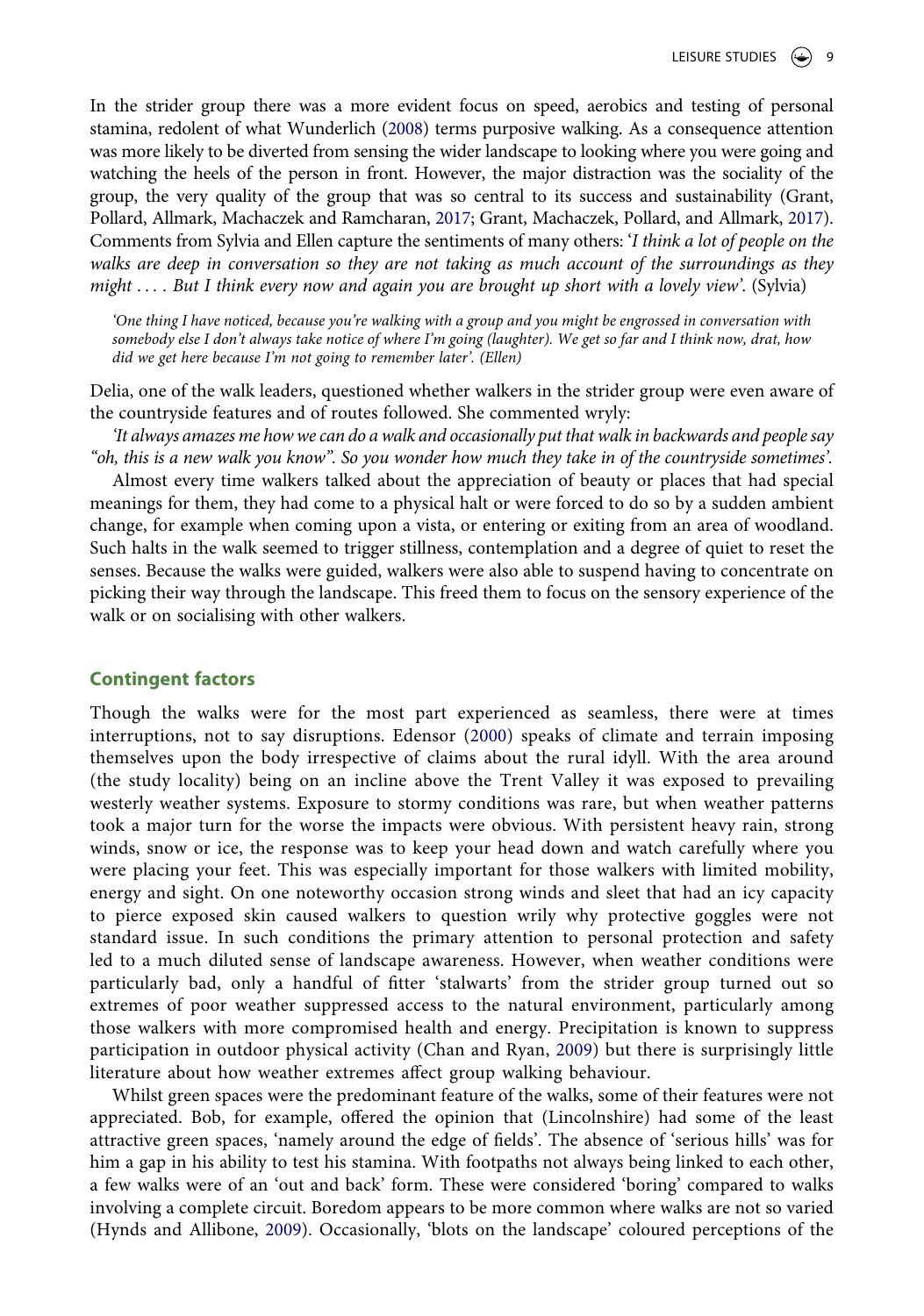environment in negative ways. One in particular, the local recycling plant damaged after a major fire and still not repaired years later, was even the cause of hostile feelings because of human neglect.

More recently the walks have been suspended like so many other group activities as a result of the Covid-19 pandemic. Correspondence between walk leaders and walkers suggests that many are greatly missing the experience. Some of the walkers have used their raised knowledge of local footpath networks to go on walks by themselves or with household members. One walker has even set out to ensure that she walks each one of the 30+ walks during the lockdown period.

As mentioned earlier, the walking group had divided into three in response to ageing and increased frailty in the membership over a number of years. It was noticeable, however, that the two groups walking at a more leisurely pace were comprised almost entirely of women. For some, like Anna who had been forced to use two walking sticks after a knee operation, the decision to 'change down' was the direct result of her reduced physical capacity. However, for most of the women in the stroller and straggler groups their decision was prompted less because of reduced personal capacity or energy, but rather because they wished to continue associating with their close friends in these groups so that they could be emotionally supportive. In this sense sociality trumped the need for continuing association with 'speed merchants' and aerobics. This was less in evidence among men in the walking group. This nod towards gender differences in walking practices has some support in the literature. For example Morris et al. [\(2019](#page-15-22)) have reported that women's reasons for joining walking groups were closely linked with their life circumstances and relationships that acted as a lifeline for the physical and social body.

#### **Discussion**

<span id="page-11-1"></span>Three broad themes – *the appreciation of natural beauty, places with special meaning* and *discovery of new places* – encapsulated the breadth of experiences described by walkers, reinforcing the idea that natural landscapes can be experienced as having a variety of aesthetic, therapeutic, spiritual and restorative qualities (Perriam, [2015,](#page-15-24) Roe and Aspinall, [2011](#page-15-10), Kaplan, [1995,](#page-15-16) Gesler, [1992\)](#page-14-8). Unlike pilgrims who visit sacred places and spaces in the hope and anticipation of renewal and restoration, walkers in the present study could be described as discovering these experiences, often to their surprise, during the walks. Deeper meanings associated with particular places were reinforced when walks were revisited. As knowledge of these places and spaces accumulated, it appeared to give walkers a greater sense of identity with, and even ownership of, the area in which they lived. In short it served to anchor people to place, reinforcing ideas about walking being a reflexive practice (Edensor, [2000\)](#page-14-7) and one that involved different types of place-making (Duff, [2011,](#page-14-9) Lager et al., [2019](#page-15-21)).

<span id="page-11-0"></span>In relation to personal recovery journeys it has been noted that people often create their own 'healing landscapes' by identifying specific places that have acquired personal, familial or cultural meanings to them (Boucher et al., [2019](#page-14-16)). In the present study this was very evident in Phil's story but it was also a recognised feature of the walking group itself in that it was perceived as having physical and psychological healing properties for its members on a number of levels (Grant, Pollard, Allmark, Machaczek and Ramcharan, [2017](#page-14-3), Grant, Machaczek, Pollard, and Allmark, [2017](#page-14-4)). As highlighted earlier, the collective knowledge or cultural capital (Wiltshire and Stevinson, [2018\)](#page-16-0) of the group was instrumental in deepening an understanding of features of the natural landscape. This, coupled with the regularity of the walking experience, but mediated by the group's mobility practices, gave rise to forms of reflexivity that changed walkers' relationships with the environment in some marked and beneficial ways.

All of the principal theoretical perspectives linked to the study – biophilia, ART and enabling places – have something useful to say about how walkers in the present study made sense of their relations with the natural landscape. However, biophilia failed to capture the essentially intersubjective elements of walkers' narratives, and the recovery focus of ART was too narrow to encapsulate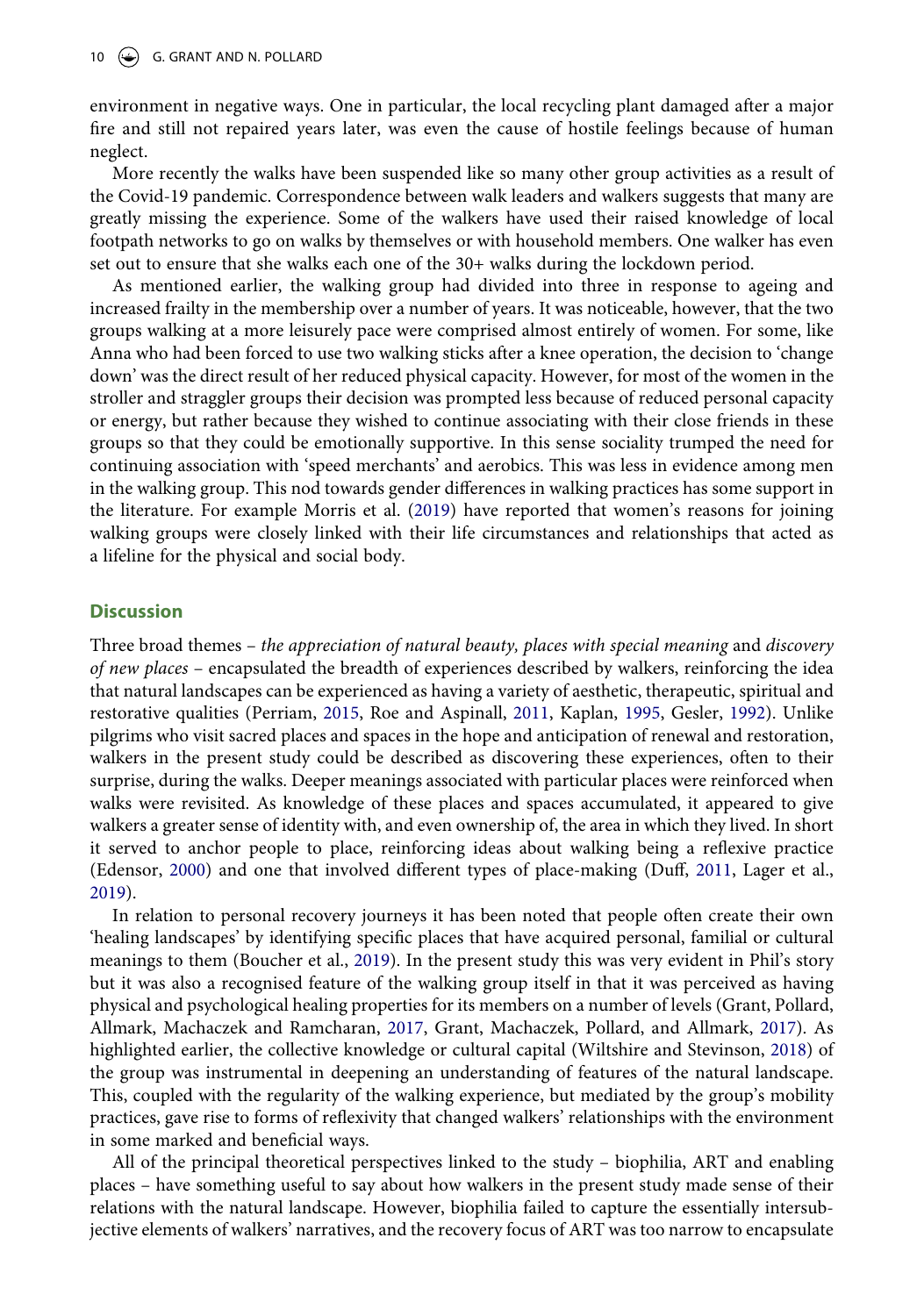the diversity of walkers' associations with the landscape. As well illustrated by many writers (Edensor, [2000](#page-14-7), Waitt et al., [2009](#page-16-2), Lee and Ingold, [2006\)](#page-15-15) place-making in its different forms was a core ingredient in the present study. Arguably, Duff's ([2011\)](#page-14-9) enabling places conceptualisation came closest to capturing the diverse ways this was expressed in relation to the dynamics of landscape appreciation. The *materiality* of place was evident in the many discoveries of new landmarks, in the deepening of knowledge about nature's considerable assets, and how these transformed the relationship between body, mind and environment. *Affective* resources were demonstrated in the spectrum of emotions associated with the appreciation of nature's beauty and in the evocation of cherished memories and feelings connected to specific places on the walks. *Social* resources, essentially the walking group's membership, were the main vehicle for acquiring or sharing new knowledge about the natural landscape (and many other subjects too). Yet, the main asset produced by the group, its sociality or social capital, was also a distraction from landscape appreciation, much to the frustration of some walkers.

Contingent factors like the unheralded Covid-19 pandemic, which caused W4H walks across the country to be suspended, blots on the landscape, 'out and back' walk routes, and adverse weather conditions all had very evident impacts on exposure to and experience of the natural landscape. Other contingencies and unanticipated landscape features will inevitably come into play in different regions depending on the proximity of walks to built environments and urban centres, and variations in topography and weather systems.

As identified earlier, Gatrell [\(2013\)](#page-14-11) has questioned if it is possible to disentangle whether the health and wellbeing benefits of walking are due to the walk itself or to the landmarks and places encountered. Some walkers in the present study articulated this difficulty in making such connections. Reflecting on her feelings about the prospect of the walks being halted for some reason, Susan commented:

*'I don't know that I would miss just one aspect of it. I would miss the whole thing. I'm not saying I would miss the walking because I walk anyway. And I'm not saying I would miss people because I meet people anyway. It's the whole morning really. You always feel better when you come home'.*

The experience for Susan was therefore a kind of indivisible gestalt. However, our findings also point tentatively towards a link between gender, social capital, pacing and landscape appreciation, underscoring the complexities and subtleties of walking as a social practice. With social capital being a 'relational achievement' of the group, we are unsure whether our gender-based observations are idiosyncratic; an 'achievement' limited to our walking group.

The findings raise some challenges for W4H groups. As groups 'age in place' and embrace diverse groups of people with yet more varied or serious health conditions, meeting different pacing requirements will become increasingly important. This might require groups to sub-divide, as in the present study, or to schedule their walks at different times to suit different groups. This is likely to have consequences for the supply and availability of enough walk leaders to support them. Groups themselves may have to consider what trade-offs they are prepared to make between valued attributes of walks like fitness and aerobics, sociality, and environmental appreciation. For walkers bent on enjoying and learning more about the natural landscape, guided walks incorporating expert commentators might be one way forward. The experience of the walking group in the present study suggests that subject experts might well be found within a group's membership. Otherwise, shorter routes with more halts and longer pauses to encourage contemplation of the natural landscape may be the most practical way forward.

### **Limitations and implications for further research**

The small qualitative study is limited in its scope and chosen methodology. It is restricted to the experiences of one well established health walk group in a rural setting with access to a good network of footpaths and walkable headlands. The catchment area from which walkers are drawn is neither particularly affluent nor deprived in socio-economic terms. Neither, like many rural areas in the UK, is it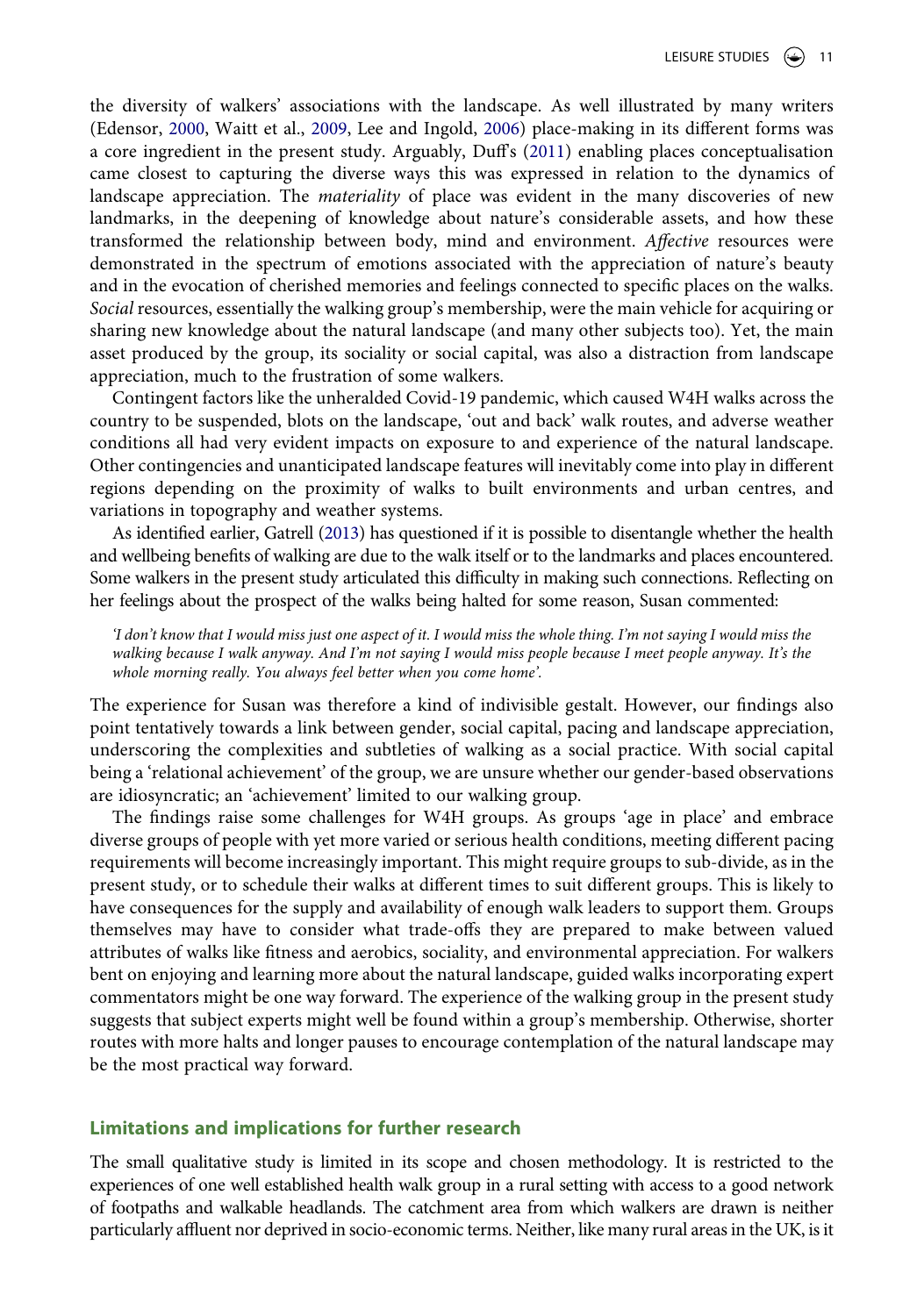#### 12 G. GRANT AND N. POLLARD

<span id="page-13-2"></span><span id="page-13-1"></span>diverse with respect to ethnicity. The connections between personal agency, sociality, gender and natural landscape appreciation appear to be signalling something surprisingly new that would benefit from further study of W4H groups. Interestingly, others have already suggested that greater sensitivity to gender in understanding therapeutic mobilities is likely to be helpful in future research (Pollard and Wagnild, [2017\)](#page-15-25). We think this needs to be extended urgently to other markers of difference and diversity so as to address important issues about equity in walking groups (Hanson and Jones, [2015b\)](#page-15-26). Despite the best efforts of the walking group to be open and inclusive, as well as adaptive in its mobility practices, there remains a dearth of participants with more severe or limiting health conditions and disabilities. Access to, let alone enjoyment of, the natural landscape for such groups of people remains a pressing challenge for W4H groups across the country and for public health policy. Given the central role played by social capital generated by the walking group as a vehicle for transmitting cultural capital in the form of shared knowledge and expertise, and in mediating landscape appreciation, it would be interesting to explore whether social capital, to the extent it exists, works in the same ways when walks are the result of social prescriptions.

<span id="page-13-0"></span>Given the character of the factors mediating experiences with the landscape within this study, subsequent research on this topic would benefit from a more structured ecological framework, along the lines of those adopted by others (Cronin-de-Chavez et al., [2019,](#page-14-17) Ogilvie et al., [2011\)](#page-15-27) so that the interplay of individual, relational and contingent factors in W4H and other walking groups can be examined more systematically for their effects on landscape appreciation. In addition, experiences of the natural landscape could usefully be deconstructed with a clearer focus on *access*  (to the landscape), *awareness* (of the landscape) as well as *appreciation* of it. This more nuanced view would seem to have potential for continued exploration of how experiences of the natural landscape influence health and wellbeing.

#### **Conclusion**

We concur with Gatrell ([2013](#page-14-11)) in asserting the challenge of disentangling experiences due to walks from those of landmarks and places perceived along the way. Nevertheless, our small-scale study has highlighted three themes – *appreciation of natural beauty, discovery of new places* and *places with special meaning* – that appear to encapsulate how members of a health walk group experienced associations with the natural landscape. Moreover, mobility practices and contingent factors were seen to mediate these experiences, and social capital emerged not only as a bridge to landscape appreciation but also as a source of distraction from it. Theoretical perspectives were helpful in framing many of these experiences but further conceptual work is indicated to account for the nuances of health group walking as a social practice, particularly in relation to an improved understanding of the interplay, and potential trade-offs, between aerobics, sociality, landscape appreciation and wellbeing.

#### **Acknowledgments**

The authors thank the Ramblers for enabling this study to take place. We appreciate how the walking group welcomed the study and we are indebted to members of the walking group who agreed to be interviewed so that their experiences could be shared. The constructive comments of two anonymous reviewers were extremely helpful to us in revising and improving the paper and we express our thanks to them both.

#### **Notes on contributors**

*Gordon Grant* (BSc, MSc, PhD), Emeritus Professor, College of Health, Wellbeing and Life Sciences, Sheffield Hallam University. Email g.grant@shu.ac.uk Gordon Grant is an emeritus professor with extensive experience of research with people who have cognitive disabilities and conditions associated with ageing. He has published widely on disability and the life course, family caregiving, violent suicide, stress and coping, and inclusive research.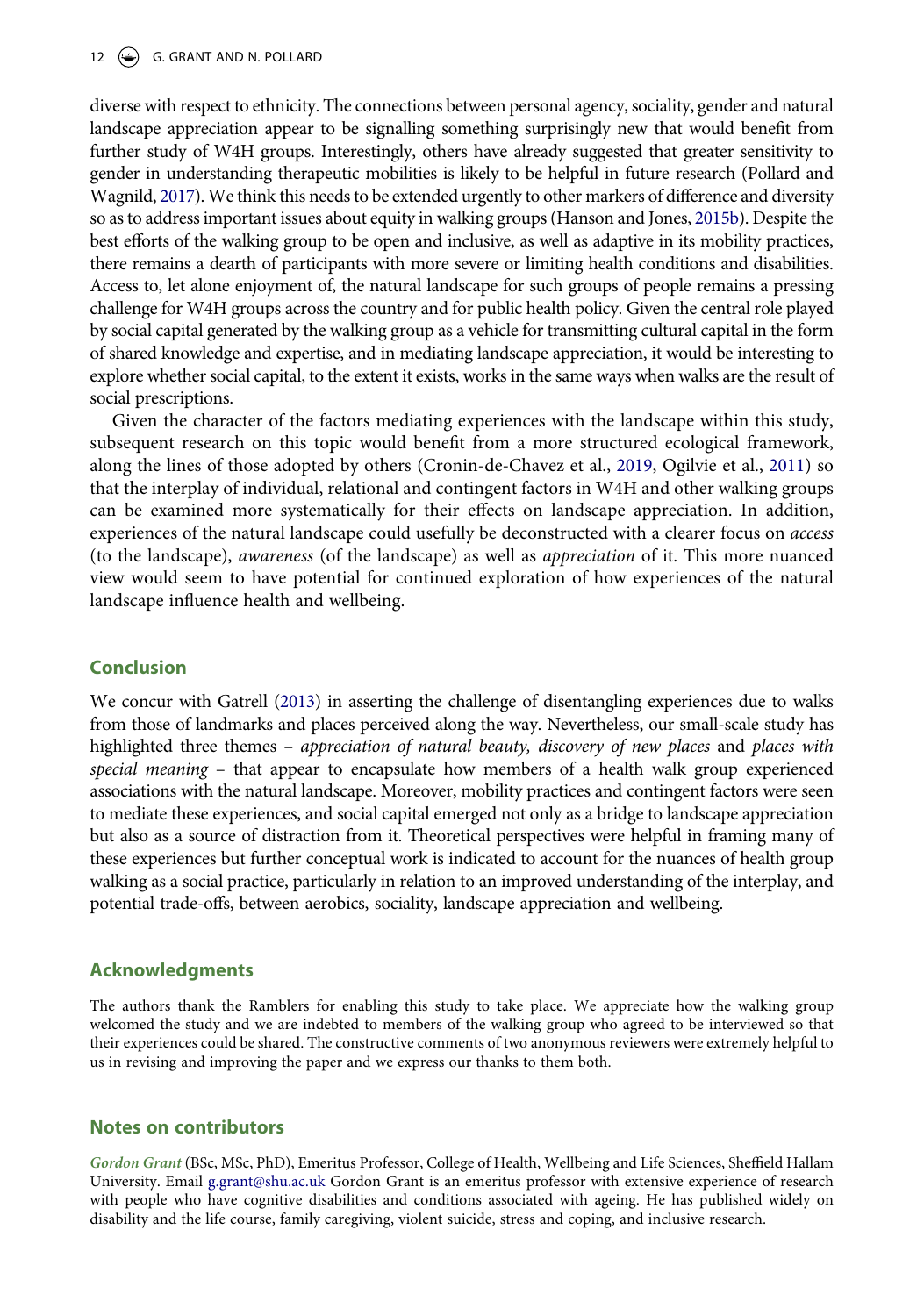*Dr Nick Pollard* (Dip COT; MA Psychiatry Philosophy & Society; MSc OT; PhD; FHEA), Senior lecturer in occupational therapy, College of Health, Wellbeing and Life Sciences, Sheffield Hallam University. Email n.pollard@ shu.ac.uk

Nick Pollard is a senior lecturer in occupational therapy who formerly worked in severe and enduring mental health services. He has written and presented extensively on community-based rehabilitation and on critical explorations of occupational therapy. His most recent publications include a three volume set on occupation based approaches to social inclusion, And a Seed was Planted, the first of which was recently issued by Whiting and Birch.

#### **Data availability statement**

Due to the nature of this research, participants of this study did not agree for their data to be shared publicly, so supporting data are not available. The data, interview transcripts and field notes, are stored securely in the university's research data repository with access restricted to the authors at myfiles.shu.ac.uk

#### **Funding**

This research did not receive any specific grant from funding agencies in the public, commercial or not-for-profit sectors.

### **ORCID**

Nick Pollard **b** http://orcid.org/0000-0003-1995-6902

#### **References**

- <span id="page-14-6"></span>Barton, J., Hine, R., & Pretty, J. [\(2009](#page-3-0)). The health benefits of walking in green spaces of high natural and heritage value. *Journal of Integrative Environmental Sciences*, *6*(4), 261–278. doi:[10.1080/19438150903378425](https://doi.org/10.1080/19438150903378425)
- <span id="page-14-16"></span>Boucher, M. E., Groleau, D., & Whitley, R. [\(2019\)](#page-11-0). Recovery from mental illness in Quebec: The role of culture and place. *Health & Place*, *56*, 63–69. doi:[10.1016/j.healthplace.2019.01.008](https://doi.org/10.1016/j.healthplace.2019.01.008)
- <span id="page-14-15"></span>Chan, C. B., & Ryan, D. A. [\(2009](#page-10-0)). Assessing the effects of weather conditions on physical activity participation using objective measures. *International Journal of Environmental Research and Public Health*, *6*(10), 2639–2654. doi:[10.3390/ijerph6102639](https://doi.org/10.3390/ijerph6102639)
- <span id="page-14-0"></span>C3 Collaborating for Health. [\(2012\)](#page-2-0). *The benefits of regular walking for health, well-being and the environment*.
- <span id="page-14-17"></span>Cronin-de-Chavez, A., Islam, S., & McEachan, R. R. C. [\(2019\)](#page-13-0). Not a level playing field: A qualitative study exploring structural, community and individual determinants of greenspace use amongst low-income multi-ethnic families. *Health & Place*, *56*, 118–126. doi:[10.1016/j.healthplace.2019.01.018](https://doi.org/10.1016/j.healthplace.2019.01.018)
- <span id="page-14-1"></span>deMoor, D. [\(2013\)](#page-2-0). *Walking works. walking for health team*. London: Ramblers.
- <span id="page-14-13"></span>Denzin, N. K., & Lincoln, Y. S. (Eds). ([2008\)](#page-6-0). *Collecting and interpreting qualitative materials* (3rd ed.). Sage.
- <span id="page-14-5"></span>Dobson, M. C., Reynolds, C., Warren, P. H., & Edmondson, J. L. ([2020](#page-3-1)). My little piece of the planet: The multiplicity of well-being benefits from allotment gardening. *British Food Journal, 23*(3). doi:[10.1108/BFJ-07-2020-0593](https://doi.org/10.1108/BFJ-07-2020-0593)
- <span id="page-14-2"></span>Doughty, K. ([2013\)](#page-2-1). Walking together: The embodied and mobile production of a therapeutic landscape. *Health & Place*, *24*, 140–146. doi:[10.1016/j.healthplace.2013.08.009](https://doi.org/10.1016/j.healthplace.2013.08.009)
- <span id="page-14-9"></span>Duff, C. ([2011](#page-4-0)). Networks, resources and places: On the character and production of enabling places. *Health & Place*, *17*(1), 149–156. doi:[10.1016/j.healthplace.2010.09.012](https://doi.org/10.1016/j.healthplace.2010.09.012)
- <span id="page-14-10"></span>Duff, C. [\(2012](#page-4-1)). Exploring the role of enabling places in promoting recovery from mental illness: A qualitative test of a relational model. *Health & Place*, *18*(6), 1388–1395. doi:[10.1016/j.healthplace.2012.07.003](https://doi.org/10.1016/j.healthplace.2012.07.003)
- <span id="page-14-7"></span>Edensor, T. [\(2000](#page-3-2)). Walking in the British countryside: Reflexivity, embodied practices and ways to escape. *Body and Society*, *6*(3–4), 81–106. doi:[10.1177/1357034X00006003005](https://doi.org/10.1177/1357034X00006003005)
- <span id="page-14-11"></span>Gatrell, A. [\(2013](#page-4-2)). Therapeutic mobilities: Walking and 'steps' to wellbeing and health. *Health & Place*, *22*, 98–106. doi:[10.1016/j.healthplace.2013.04.002](https://doi.org/10.1016/j.healthplace.2013.04.002)
- <span id="page-14-14"></span>Geertz, C. ([1973](#page-6-0)). *The interpretation of cultures*. Basic Books.
- <span id="page-14-8"></span>Gesler, W. [\(1992\)](#page-4-3). Therapeutic landscapes: Medical issues in light of the new cultural geography. *Social Science & Medicine*, *34*(7), 735–746. doi:[10.1016/0277-9536\(92\)90360-3](https://doi.org/10.1016/0277-9536(92)90360-3)
- <span id="page-14-12"></span>Gobo, G. ([2008](#page-5-0)). *Doing Ethnography*. Sage.
- <span id="page-14-4"></span>Grant, G., Machaczek, K., Pollard, N., & Allmark, P. ([2017\)](#page-3-3) Walking, sustainability and health: findings from a study of a Walking for Health group. *Health and Social Care in the Community*, *25*(3), 1218–1226. doi:[10.1111/hsc.12424](https://doi.org/10.1111/hsc.12424)
- <span id="page-14-3"></span>Grant, G., Pollard, N., Allmark, P., Machaczek, K. and Ramcharan, P. [\(2017\)](#page-3-3) The social relations of a health walk group: an ethnographic study. *Qualitative Health Research*, *27*(11), 1701–1712. doi:[10.1177/1049732317703633](https://doi.org/10.1177/1049732317703633)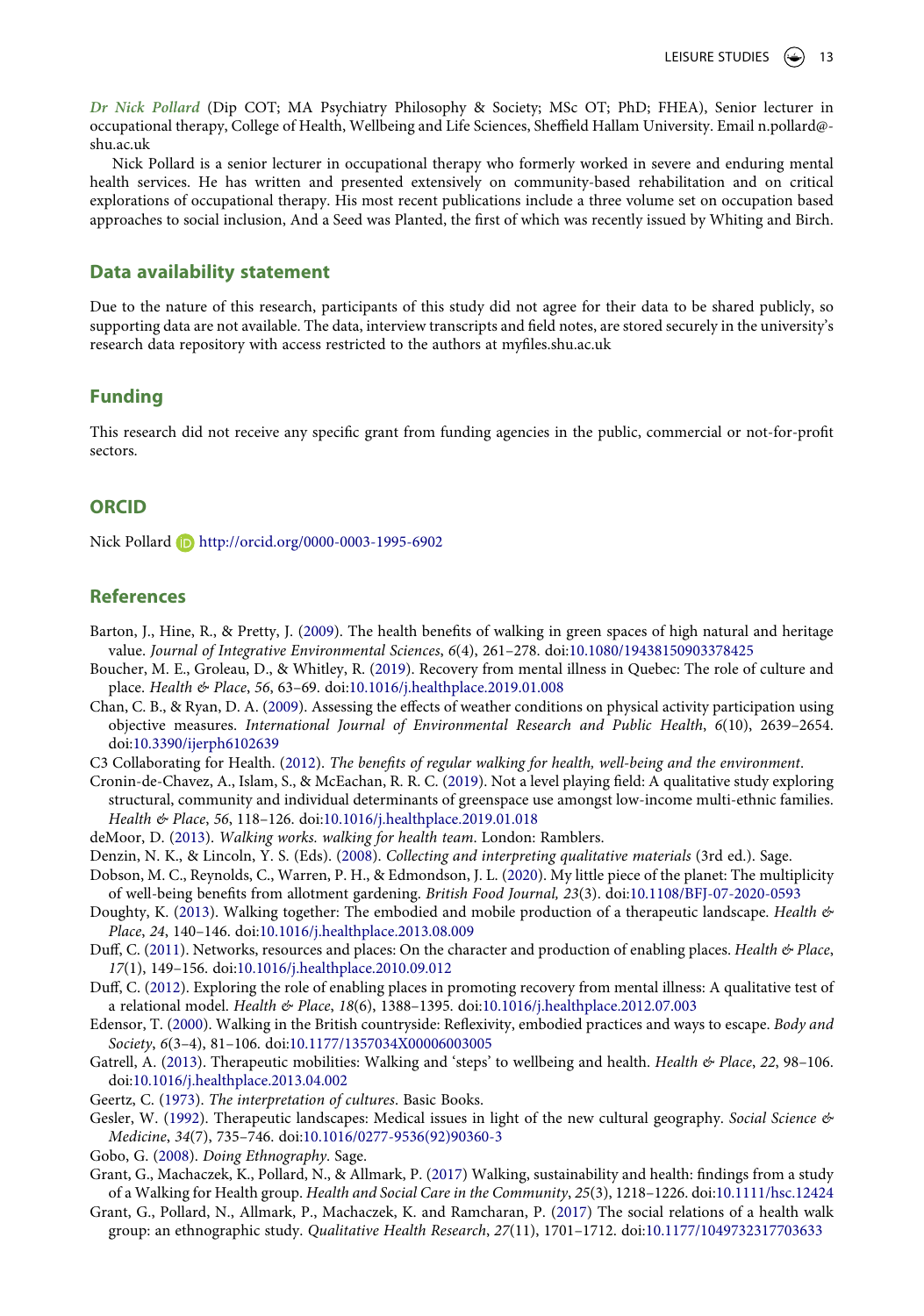- <span id="page-15-3"></span>Gregg, E. W., Gerzoff, R. B., Caspersen, C. J., Williamson, D. F., & Narayan, V. ([2003](#page-2-2)). Relationship of walking to mortality among US adults with diabetes. *Archives of Internal Medicine*, *163*(12), 1440–1447. doi:[10.1001/](https://doi.org/10.1001/archinte.163.12.1440) [archinte.163.12.1440](https://doi.org/10.1001/archinte.163.12.1440)
- <span id="page-15-7"></span>Hanson, S., Guell, C., & Jones, A. [\(2016\)](#page-3-4). Walking groups in socioeconomically deprived communities: A qualitative study using photo elicitation. *Health & Place*, *39*, 26–33. doi:[10.1016/j.healthplace.2016.02.007](https://doi.org/10.1016/j.healthplace.2016.02.007)
- <span id="page-15-2"></span>Hanson, S., & Jones, A. ([2015a\)](#page-2-3). Is there evidence that walking groups have health benefits? A systematic review and meta-analysis. *British Journal of Sports Medicine*, *49*(11), 710–715. doi:[10.1136/bjsports-2014-094157](https://doi.org/10.1136/bjsports-2014-094157)
- <span id="page-15-26"></span>Hanson, S., & Jones, A. ([2015b](#page-13-1)). A spatial equity analysis of a public health intervention: A case study of an outdoor walking group provider within local authorities in England. *International Journal for Equity in Health*, *14*(1), 106. doi:[10.1186/s12939-015-0256-x](https://doi.org/10.1186/s12939-015-0256-x)
- <span id="page-15-23"></span>Hynds, H., & Allibone, C. [2009.](#page-10-1) What motivates people to participate in organised walking activity*?* Natural England Research Report, NERR028.
- <span id="page-15-14"></span>Joye, Y., & Block, A. [\(2011\)](#page-3-5). Nature and I are two: A critical examination of the Biophilia hypothesis. *Environmental Values*, *20*(2), 189–215. doi:[10.3197/096327111X12997574391724](https://doi.org/10.3197/096327111X12997574391724)
- <span id="page-15-13"></span>Kahn, P. H. ([1997\)](#page-3-6). Developmental psychology and the biophilia hypothesis: Children's affiliation with nature. *Developmental Review*, *17*(1), 1–61. doi:[10.1006/drev.1996.0430](https://doi.org/10.1006/drev.1996.0430)
- <span id="page-15-16"></span>Kaplan, S. [\(1995](#page-4-4)). The restorative benefits of nature: Toward an integrative framework. *Journal of Environmental Psychology*, *15*(3), 169–182. doi:[10.1016/0272-4944\(95\)90001-2](https://doi.org/10.1016/0272-4944(95)90001-2)
- <span id="page-15-1"></span>Kelly, P., Williamson, C., Niven, A. G., Hunter, R., Mutrie, N., & Richards, J. [\(2018](#page-2-0)). Walking on sunshine: Scoping review of the evidence for walking and mental health. *British Journal of Sports Medicine*, *52*(12), 800–806. doi:[10.1136/bjsports-2017-098827](https://doi.org/10.1136/bjsports-2017-098827)
- <span id="page-15-21"></span>Lager, D. R., Van Hoven, B., & Huigen, P. P. P. [\(2019\)](#page-8-0). Neighbourhood walks as place-making in later life. *Social and Cultural Geography*. doi:[10.1080/14649365.2019.1672777](https://doi.org/10.1080/14649365.2019.1672777)
- <span id="page-15-15"></span>Lee, J., & Ingold, T. ([2006\)](#page-4-5). Fieldwork on foot: Perceiving, routing, socializing. In P. Collins & S. Coleman (Eds.), *Locating the Field: Space, place and context in anthropology* (pp.67–85). Berg Publishers.
- <span id="page-15-18"></span>Lincolnshire County Council. ([2019](#page-5-1)). Indices of Deprivation 2019.
- <span id="page-15-9"></span>Marselle, M. R., Irvine, K. N., & Warber, S. L. ([2013](#page-3-7)). Walking for well-being: Are group walks in certain types of natural environments better for wellbeing than group walks in urban environments?. *International Journal of Environmental Research and Public Health*, *10*(11), 5603–5628. doi:[10.3390/ijerph10115603](https://doi.org/10.3390/ijerph10115603)
- <span id="page-15-22"></span>Morris, S., Guell, C., & Pollard, T. M. [\(2019](#page-9-0)). Group walking as a 'lifeline': Understanding the place of outdoor walking groups in women's lives. *Social Science & Medicine*, *238*, 112489. doi:[10.1016/j.socscimed.2019.112489](https://doi.org/10.1016/j.socscimed.2019.112489)
- <span id="page-15-19"></span>Morse, J. [\(2016\)](#page-5-2). Underlying ethnography. *Qualitative Health Research*, *26*(7), 875–876. doi:[10.1177/](https://doi.org/10.1177/1049732316645320) [1049732316645320](https://doi.org/10.1177/1049732316645320)
- <span id="page-15-27"></span>Ogilvie, D., Bull, F., Powell, J., Cooper, A. R., Brand, C., Mutrie, N., Preston, J., & Rutter, H. [\(2011\)](#page-13-0). An applied ecological framework for evaluating infrastructure to promote walking and cycling: The iConnect Study. *American Journal of Public Health*, *101*(3), 473–481. doi:[10.2105/AJPH.2010.198002](https://doi.org/10.2105/AJPH.2010.198002)
- <span id="page-15-17"></span>Ohly, H., White, M. P., Wheeler, B. W., Bethel, A., Ukoumunne, O. C., Nikolaou, V., & Garside, R. ([2016](#page-4-6)). Attention restoration theory: A systematic review of the attention restoration potential of exposure to natural environments. *Journal of Toxicology and Environmental Health, Part B*, *19*(7), 305–343. doi:[10.1080/10937404.2016.1196155](https://doi.org/10.1080/10937404.2016.1196155)
- <span id="page-15-6"></span>Paddon, L. I. [\(2020\)](#page-3-4). Therapeutic or detrimental mobilities? Walking groups for older adults. *Health & Place*, *63*, 102346. doi:[10.1016/j.healthplace.2020.102346](https://doi.org/10.1016/j.healthplace.2020.102346)
- <span id="page-15-24"></span>Perriam, G. ([2015\)](#page-11-1). Sacred spaces, healing places: Therapeutic landscapes of spiritual significance. *Journal of Medical Humanities*, *36*(1), 19–33. doi:[10.1007/s10912-014-9318-0](https://doi.org/10.1007/s10912-014-9318-0)
- <span id="page-15-25"></span>Pollard, T. M., & Wagnild, J. M. ([2017\)](#page-13-2). Gender differences in walking (for leisure, transport and in total) across adult life: A systematic review. *BMC Public Health*, *17*(1), 341. doi:[10.1186/s12889-017-4253–4](https://doi.org/10.1186/s12889-017-4253%20134)
- <span id="page-15-0"></span>Public Health England. [\(2018](#page-2-4)). *Cycling and walking for individual and population health benefits: A rapid evidence review for health and care system decision-makers*. Public Health England.
- <span id="page-15-5"></span>Putnam, R. [\(2000](#page-3-8)). *Bowling alone: The collapse and revival of American community*. Simon and Schuster.
- <span id="page-15-12"></span>Robinson, J. [\(1989\)](#page-3-9). *The walk*: *Notes on a romantic image*. University of Oklahoma Press.
- <span id="page-15-10"></span>Roe, J., & Aspinall, P. ([2011\)](#page-3-7). The restorative benefits of walking in urban and rural settings in adults with good and poor mental health. *Health & Place*, *17*(1), 103–113. doi:[10.1016/j.healthplace.2010.09.003](https://doi.org/10.1016/j.healthplace.2010.09.003)
- <span id="page-15-4"></span>Smith, T. C., Wingard, D. L., Smith, B., Kritz-Silverstein, D., & Barrett-Connor, D. ([2007](#page-2-2)). Walking decreased risk of cardiovascular disease mortality in older adults with diabetes. *Journal of Clinical Epidemiology*, *60*(3), 309–317. doi:[10.1016/j.clinepi.2006.06.013](https://doi.org/10.1016/j.clinepi.2006.06.013)
- <span id="page-15-11"></span>Stuart-Smith, S. ([2020\)](#page-3-1). *The well gardened mind: Rediscovering nature in the modern world*. William Collins.
- <span id="page-15-8"></span>Sugiyama, T., Leslie, E., Giles-Corti, B., & Owen, N. [\(2008](#page-3-0)). Associations of neighbourhood greenness with physical and mental health: Do walking, social coherence and local social interaction explain the relationships?. *Journal of Epidemiology and Community Health*, *62*(5), e9. doi:[10.1136/jech.2007.064287](https://doi.org/10.1136/jech.2007.064287)
- <span id="page-15-20"></span>Tetley, J., Grant, G., & Davies, S. [\(2009\)](#page-6-1). Using narratives to understand older people's decision-making processes. *Qualitative Health Research*, *19*(9), 1273–1283. doi:[10.1177/1049732309344175](https://doi.org/10.1177/1049732309344175)